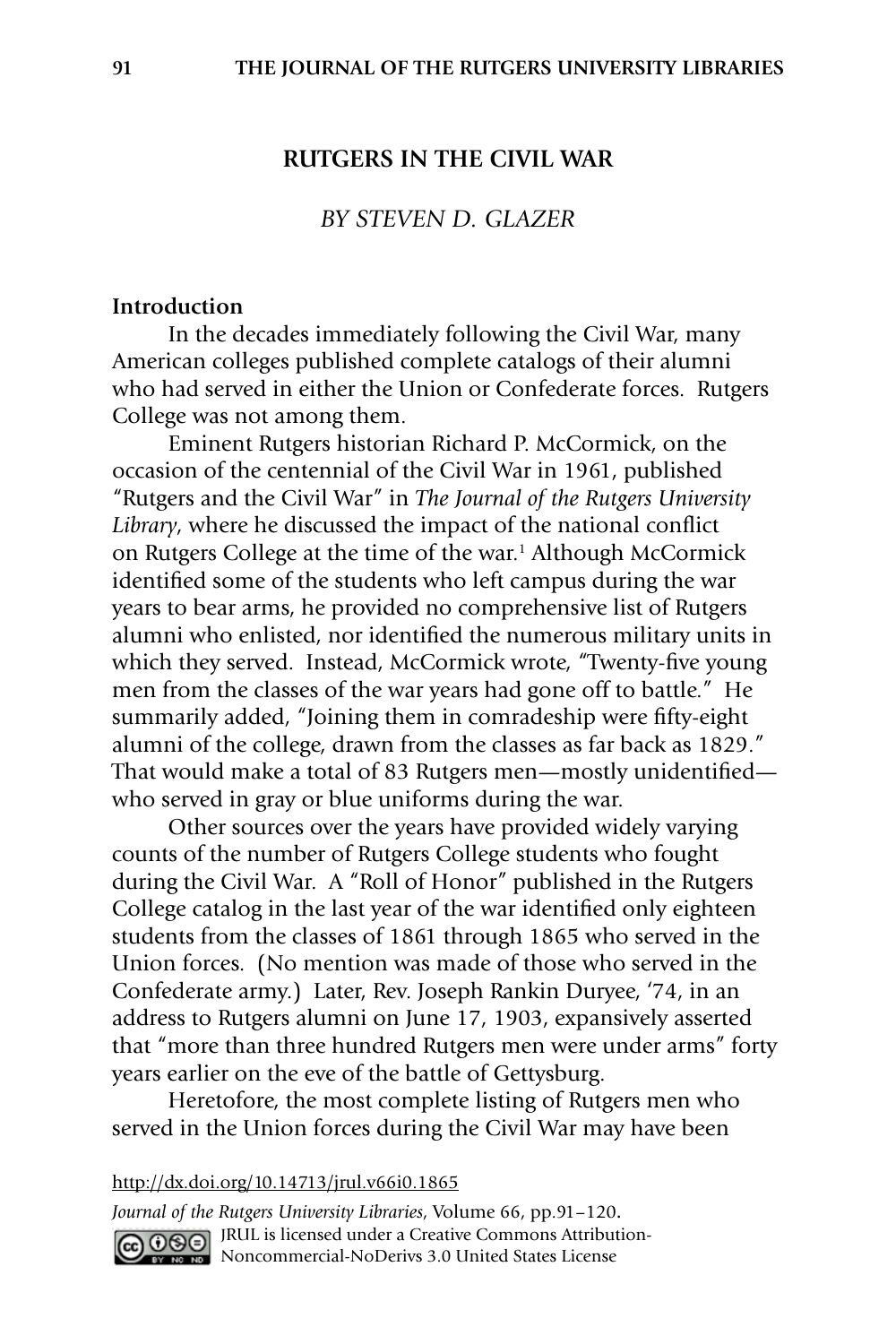on a plaque mounted in the school's Kirkpatrick Chapel, where it remains today. The bronze tablet, a gift of the class of 1880, was dedicated during Rutgers' 150th anniversary in 1916. It originally bore 102 names, organized by class year, which largely followed a contemporaneously published catalog of all college alumni since the school's beginning in 1766. Two additional names were later added to the tablet.<sup>2</sup>

 According to current research, using the latest available records, the total number of Rutgers alumni confirmed to have served during the Civil War is about 165—of whom at least seventeen had died in service during the war—drawn from the college's classes of 1827 through 1873. This collegiate corps of veterans included about three-dozen medical personnel (mostly Union army surgeons) and about two-dozen Union chaplains (not surprising in view of the college's religious roots). The remainder served mostly in combat positions in the infantry, artillery, and cavalry, as well as in the Union navy. Some few served in the U.S. Sanitary Commission and the U.S. Christian Commission, as well as in specialized support roles, such as paymasters, engineers, and chemists. At least ten Rutgers men served in the Confederate forces. And although about one-third of the college's veterans served in New Jersey units, Rutgers men served in the volunteer regiments of at least twenty Northern and Southern states, as well as in regular military units. The youngest to wear a uniform was fifteen years old, while the oldest was at least fifty-eight.

 An annotated list of the known Rutgers veterans of the Civil War, organized by class year, is appended.<sup>3</sup>

### **The Men Who Served**

 The first Rutgers man to enlist and bear arms in defense of the Union during the Civil War was Andrew K. Cogswell, '59, who immediately responded to President Abraham Lincoln's initial call for 75,000 volunteers, issued on April 15, 1861, following the formal surrender of Fort Sumter to the Confederacy. Cogswell had enlisted for active duty in Manhattan's famous 7th New York State Militia, also known as the "National Guard" or, more informally, the "Silk Stocking Regiment." This prestigious unit agreed to drop everything and immediately proceed to Washington as New York's military vanguard, in exchange for the government's promise of only thirty days of federal service being required. On Friday, April 19, 1861—exactly one week after Confederate artillery first fired on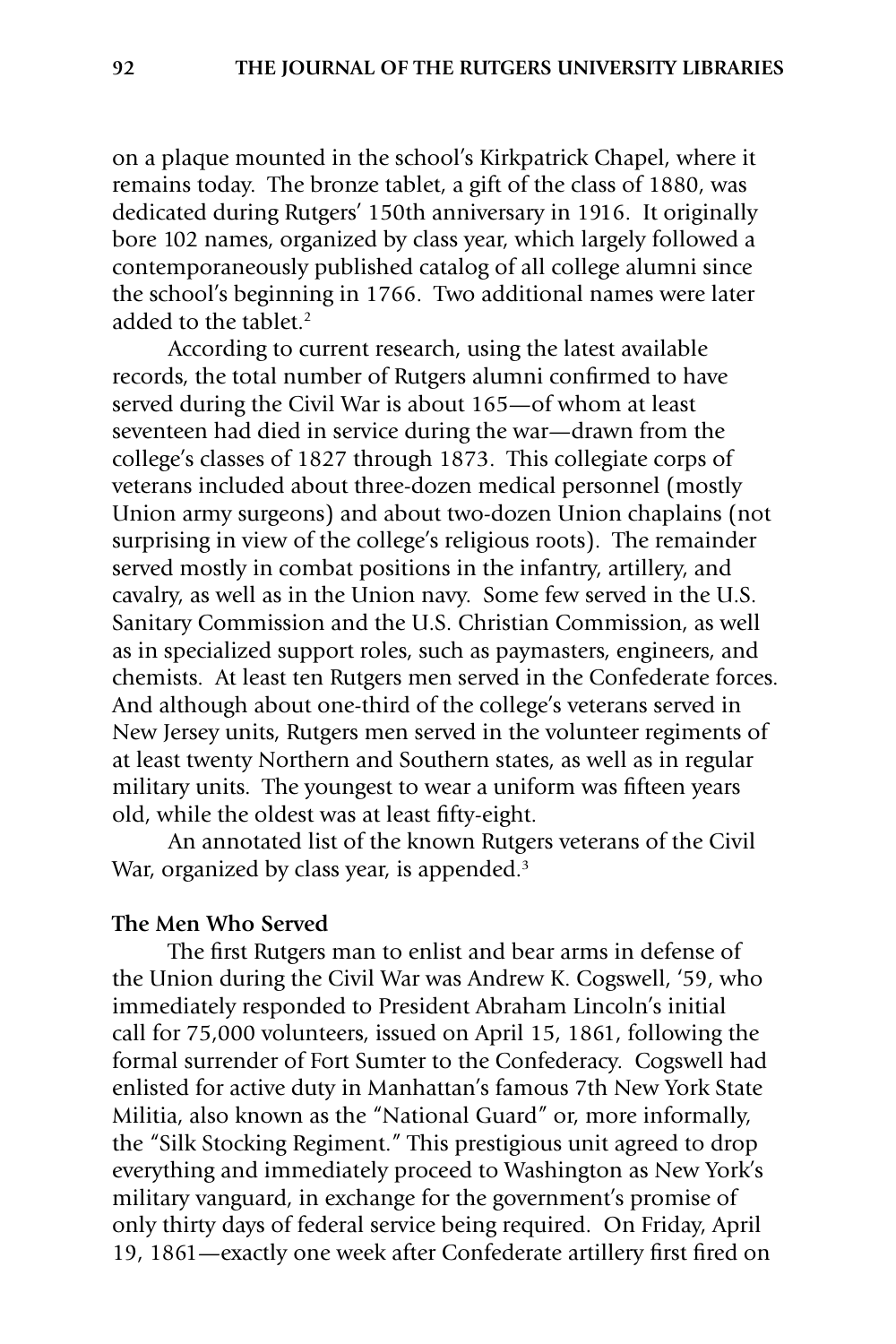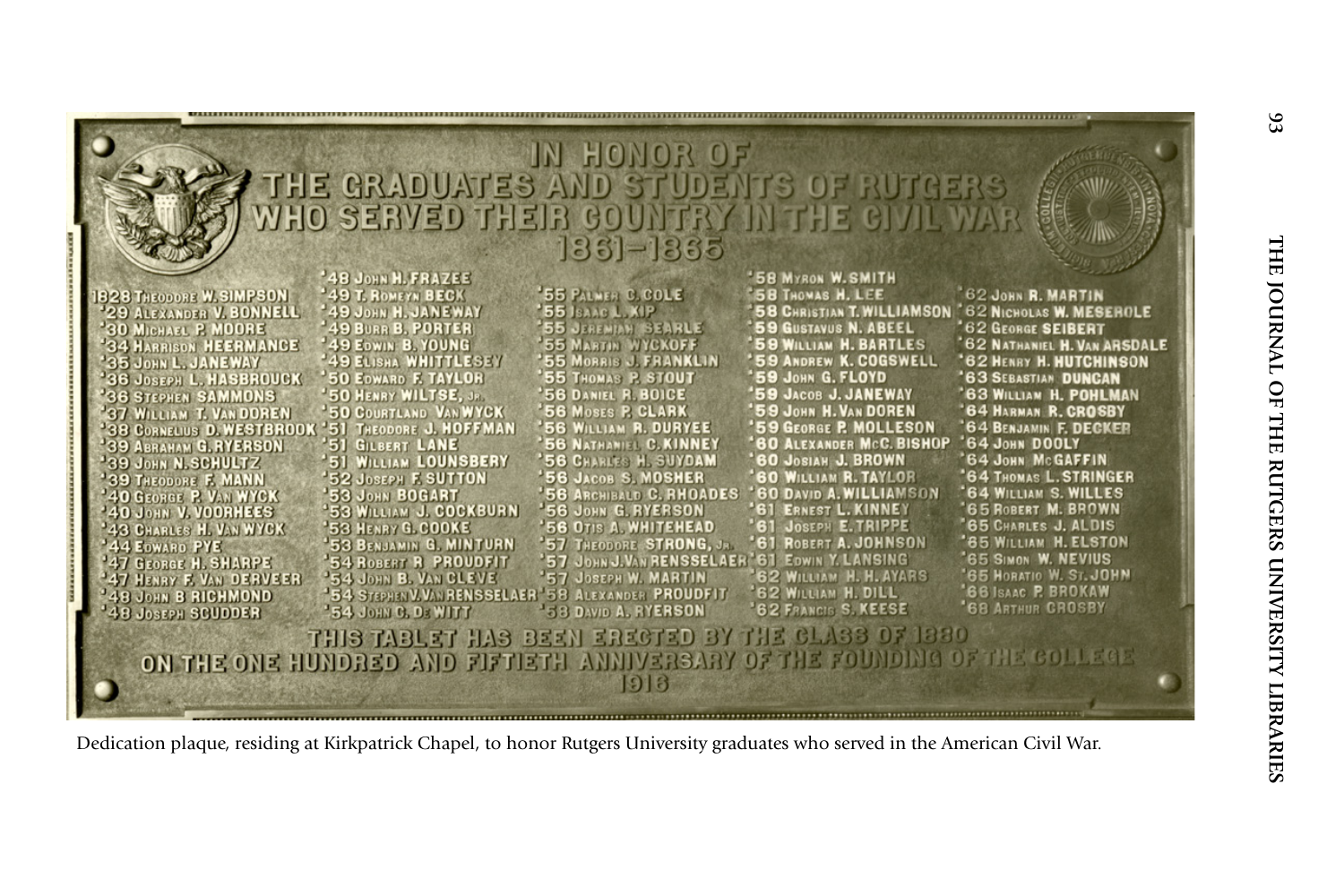Sumter—Private Cogswell of Company F marched down Broadway in lower Manhattan with his regiment. At about 8:45 that evening, Cogswell and a thousand comrades under arms passed southward through New Brunswick, doubtlessly cheered on by Rutgers students soon to follow.

 At the very hour Cogswell was preparing to leave for Washington, another Rutgers graduate was at the center of the first hostile bloodshed of the Civil War. George W. Brown, '31, had been elected mayor of Baltimore, Maryland, his native city, in October 1860. In the early afternoon of April 19, he was attempting to quell a large and dangerous mob of Confederate sympathizers, which had attacked the Washington-bound 6th Massachusetts Volunteers, another Northern regiment responding to President Lincoln's call. Although a number of Union soldiers and private citizens were killed or injured during the attacks, Mayor Brown's personal intervention may well have prevented even further casualties.

 Six days after its departure, the 7th Regiment, having avoided Baltimore and its mobs, safely arrived in the besieged capital, to the great relief of a very anxious city. Nevertheless, the regiment's duty through May was mostly uneventful, and on June 3 it returned to its armory in New York, where it mustered out of active service. While many members of the regiment would go on to further service and glory—Robert Gould Shaw, another private in Cogswell's company, would fall two years later leading the historic charge of an African American regiment at Fort Wagner—Cogswell's brief, but important, wartime duties had concluded.

 Shortly after the 7th Regiment traveled south through New Brunswick, local resident Alexander M. Way raised a company of volunteer infantry there. By May 1861, at least eight Rutgers students had enlisted in Way's company: Robert A. Johnson, '61; Francis S. Keese, Nicholas W. Meserole, George Seibert, and Nathaniel H. Van Arsdale, all '62; William H. Pohlman, '63; and John S. Bliss and John Dooly, both '64. Two Rutgers alumni, Benjamin G. Minturn, '53, and Cornelius Vanderbilt, Jr., '60, joined the students. The ten men were mustered into three-year federal service at Camp Olden in Trenton, as members of Company G of the 1st New Jersey Volunteer Infantry. Two would not survive the war; others would be wounded in action or contract debilitating disease.

By the time the 1st New Jersey left the state for the seat of war on June 28, 1861, another Rutgers graduate, Edward F. Taylor, '50,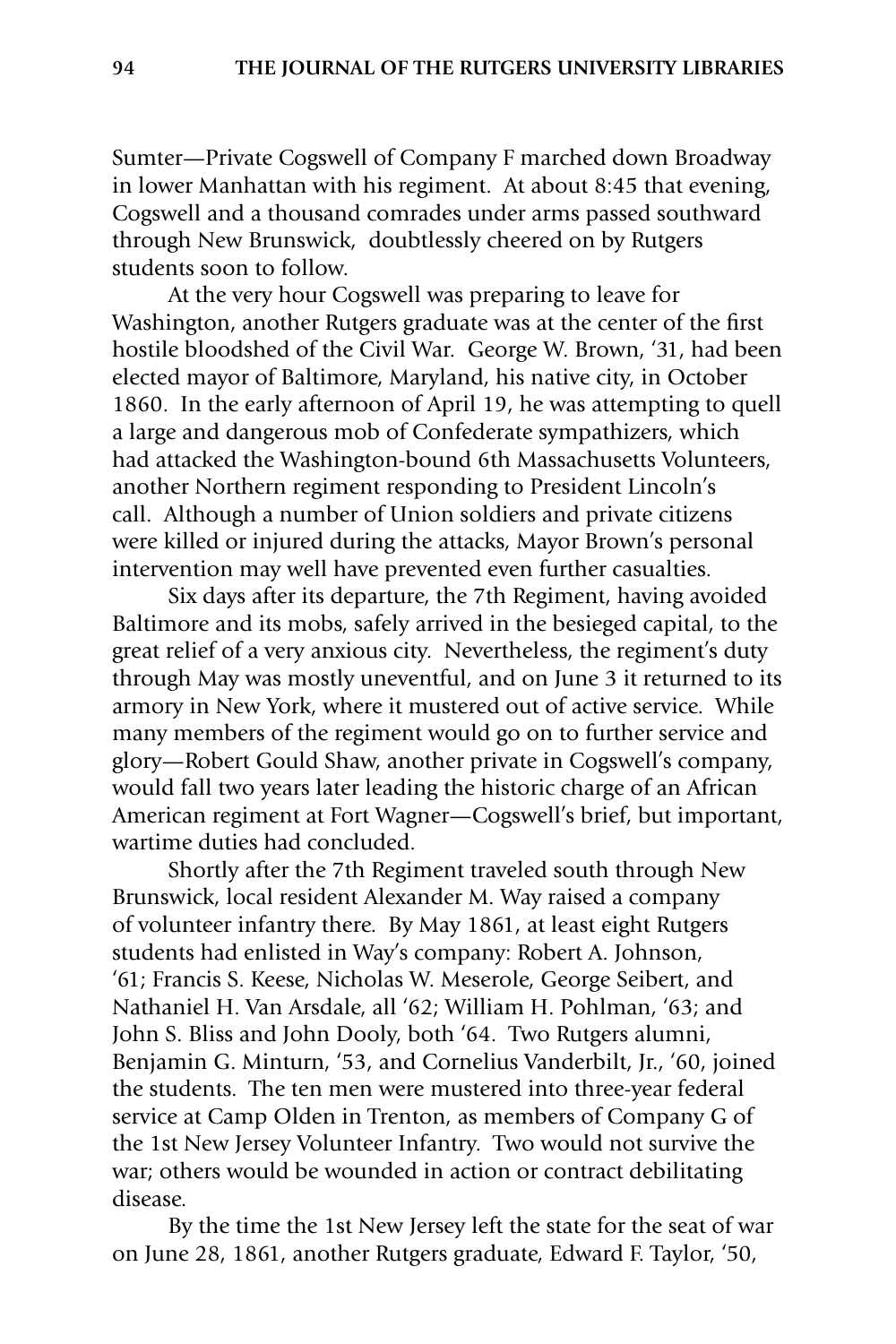had joined the newly formed regiment as its surgeon. Charles C. Gordon, '59, had been commissioned as its assistant surgeon the previous month. Taylor would become New Jersey's first prisoner of war on July 21 at the battle of Bull Run in Virginia—the first major engagement of the Civil War—when he chose to remain behind with the wounded as the Union army withdrew from the field in defeat.4

Many Rutgers men, while not enlisting for active federal service because of age or circumstances, were instrumental in forming the armies sent to prosecute the war, or served in other beneficial roles on the home front. Some alumni served on the military staffs of wartime governors, such as Charles S. Olden in New Jersey and John A. Andrew in Massachusetts. These men helped organize and run the state's rendezvous camps, see to the medical examinations of new recruits, and provide for the spiritual and physical well-being of the troops.

Rutgers-educated clergymen, some long absent from Old Queens, would exhort their congregations to help preserve the Union, sometimes urging the younger members to join Lincoln's forces. On July 1, 1861, Rev. Peter D. Oakey, '41, delivered a forceful sermon at Jamaica, Long Island, titled "The War: its origin, purpose, and our duty respecting it." The widely distributed, 28-page sermon concluded with a clarion call to his congregation: "And therefore in the conscious sense of the righteousness of our cause, we pledge ourselves to the support of the Government, till as in former days, our insulted, but yet upright, flag shall again wave over every foot of its rightful territory, the emblem of Justice, Equity, and Liberty." Rev. Oakey's own son, William, would later enlist and go south to fight.

Rutgers alumni were present at almost every major battle and campaign during the Civil War. They fought at Antietam and Fredericksburg, Chickamauga, and Chattanooga. They served through the Peninsula Campaign of 1862 under General George B. McClellan and the Overland Campaign of 1864 under General Ulysses S. Grant. Rutgers men served under General William T. Sherman during his Atlanta, Savannah, and Carolina campaigns. And they rode in General Philip H. Sheridan's cavalry through the Shenandoah Valley. They fought at the first battles of the Civil War, and at the final sieges of Petersburg and Richmond. They were also present at Appomattox Court House on April 9, 1865, when a played-out Army of Northern Virginia under General Robert E. Lee finally surrendered to Grant.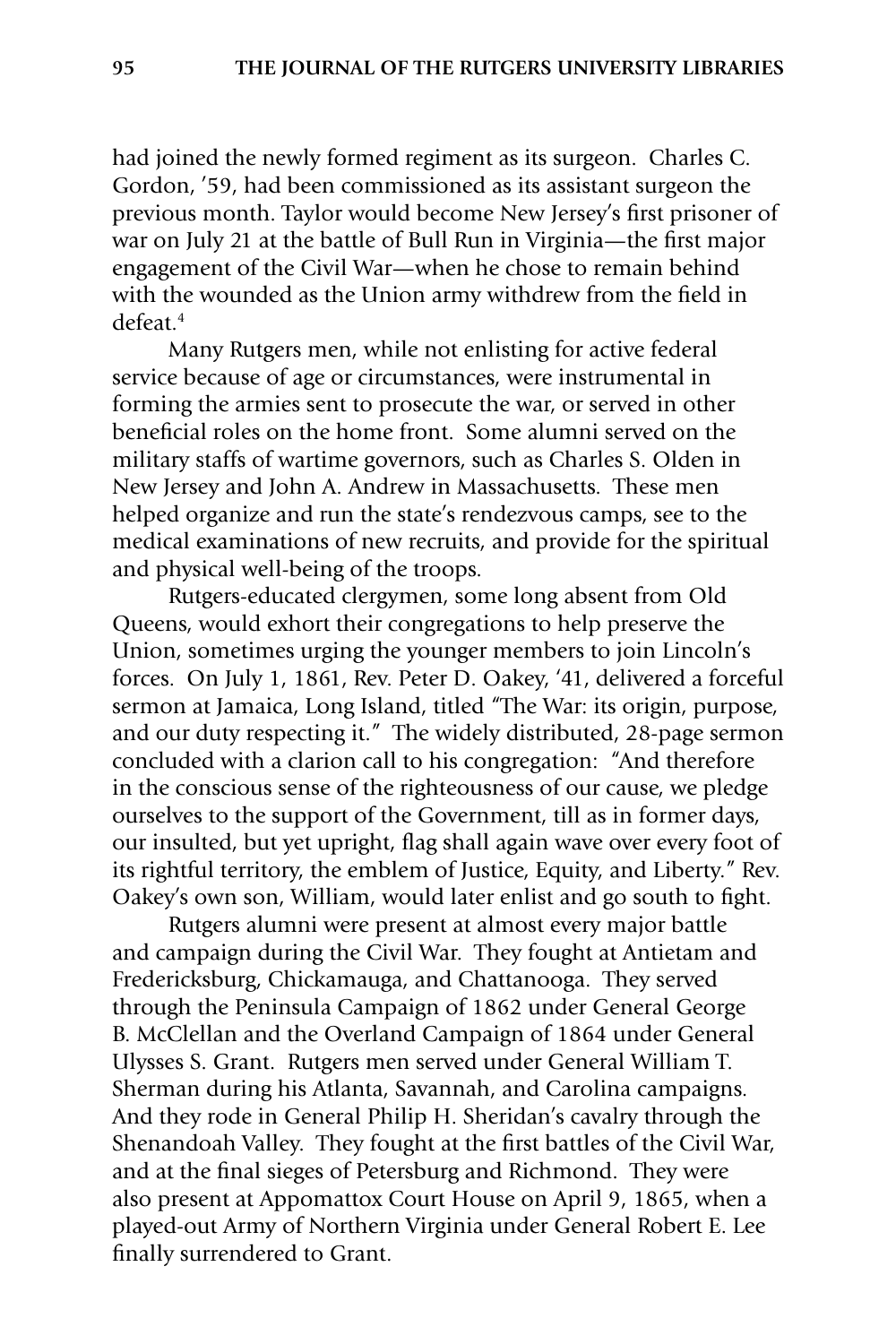More than a dozen Rutgers men were at the pivotal threeday battle of Gettysburg on July 1–3, 1863, when the Army of the Potomac, under General George G. Meade, turned back Lee's invasion of the North in the fields of Pennsylvania. Colonel George H. Sharpe, '47—who organized and ran the Union army's Bureau of Military Information, the first modern intelligence-gathering unit—personally briefed Meade on the evening of July 2 regarding the disposition of Lee's troops, including General George Pickett's division of Virginians. The following afternoon, Rutgers men were among those who repulsed Pickett's Charge on Cemetery Ridge, where Lieutenant William H. Pohlman, '63, was fatally wounded near the Confederacy's "high-water mark." Pohlman was not the first Rutgers man to give his life at Gettysburg. Lieutenant Howard J. Cockburn, '53, of Sharpe's old New York regiment—commanded at Gettysburg by Lieutenant Colonel Cornelius D. Westbrook, '38, until his own wounding during the long battle—had been mortally injured the previous day in front of the same ridge where Pohlman fell.

 Several former Rutgers students served in regiments of the United States Colored Troops (USCT), federal units of black enlisted men commanded by white officers during the Civil War. Lieutenant Myron W. Smith, '58, adjutant of the 1st USCT, was fatally shot in the chest by a Confederate sharpshooter at the battle of Chapin's Farm on September 30, 1864, near Richmond. Lieutenant Thomas E. Willson, '67, fought with the 109th USCT through the final Appomattox Campaign, being present with his regiment for the surrender of Lee's army.

 Lieutenant William H. Dill, '62, served in the 118th USCT, which participated in siege operations against Petersburg and Richmond, occupying the Confederate capital after its fall. However, when the Union generals and their armies paraded victoriously through Washington at the end of May 1865 for the two-day Grand Review marking the end of the Civil War, Lieutenant Dill and his regiment—like other USCT regiments —were excluded from the celebration (as well as a discharge from the army). Instead, Dill's unit, along with numerous other black regiments, was sent to Texas that summer for postwar duty along the Rio Grande, guarding against a French-backed invasion from Mexico that never came. In February 1866, the 118th USCT was finally mustered out of service in Texas, with Dill having achieved the rank of captain.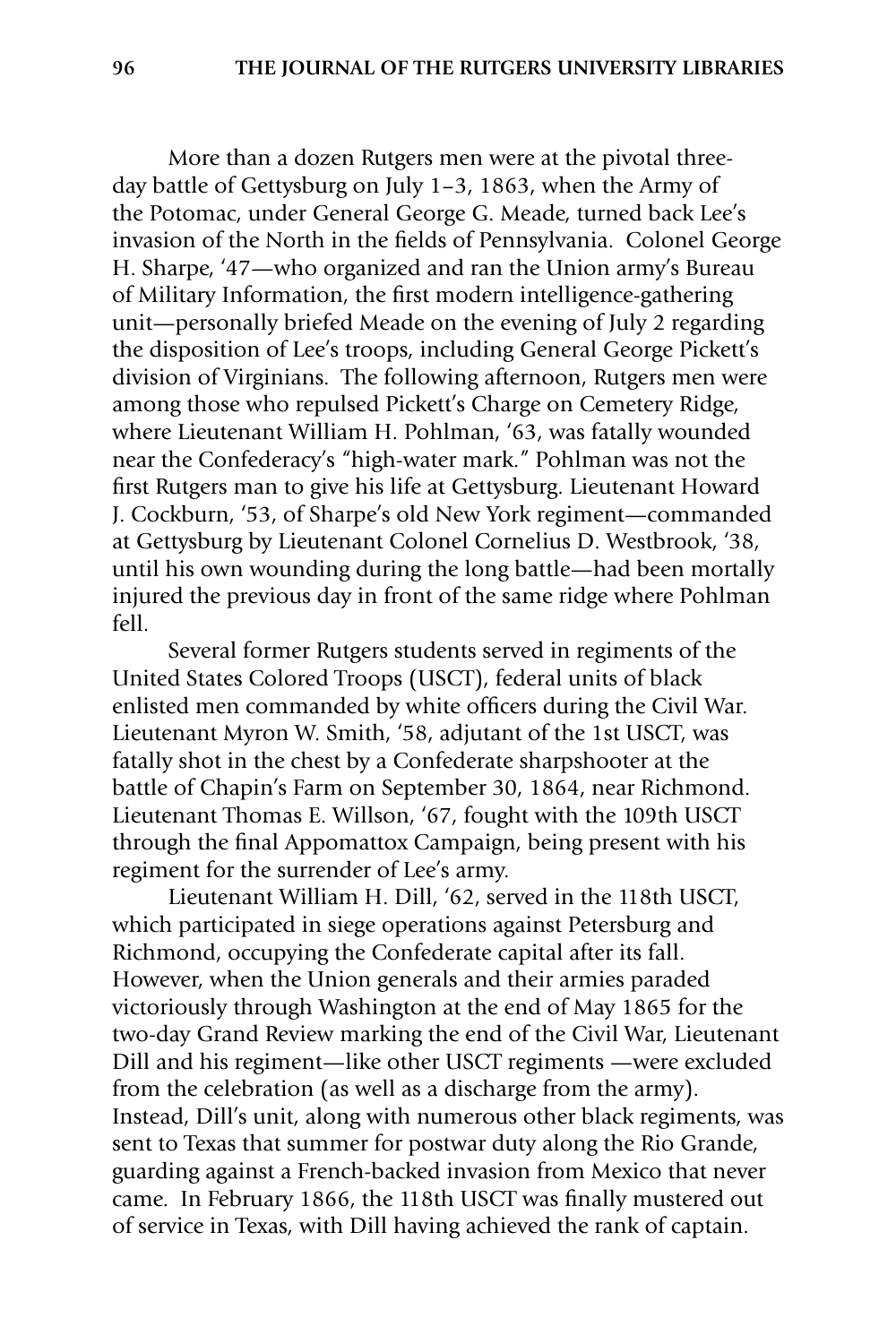Rutgers often had members of the same family attend the school, so it is not surprising there were numerous instances where they also served together during the Civil War. The three McNeel brothers—George Washington, '60; John Greenville, '62; and Pleasant Duke, '64—all joined the Confederate army in their native Texas. Two perished before war's end.

Rev. John W. Proudfit, longtime professor of Greek at Rutgers, volunteered soon after retirement to serve as the Union army chaplain at Fort Wood on Bedloe's Island—now the site of the Statue of Liberty—where he ministered to the needs of thousands of wounded soldiers, Northern and Southern. Proudfit's two sons, alumni of the college, followed his lead. Alexander, '58, served as military chaplain at the U.S. Army Hospital in Portsmouth Grove, Rhode Island. Robert Ralston, '54, served throughout the war as a Union army chaplain with two New Jersey infantry regiments in the field. He was repeatedly under fire and was wounded in action at Cedar Creek, Virginia.

 However, the Janeway family appears to hold the Rutgers record for kindred service during the Civil War. John L. Janeway, '35, served as chaplain in two New Jersey infantry regiments. He



Portrait of Jacob J. Janeway, class of 1859, in uniform taken by D. Clark of New Brunswick, New Jersey. Rutgers Special Collections and University Archives

was the son of Rev. Jacob Jones Janeway, former professor and vice president of Rutgers College. Two grandsons of Rev. Janeway also served. Brevet Colonel Jacob J. Janeway, '59, commanded the 14th New Jersey Infantry regiment. His brother, Edward G. Janeway, '60, served as a Union medical cadet at Newark's U.S. Army Hospital under the supervision of his cousin, Assistant Surgeon John H. Janeway, '49. Dr. Janeway served in the medical corps throughout the war, receiving several brevet promotions for "gallant and meritorious services" in the South.

 Although there are no known instances where Rutgers family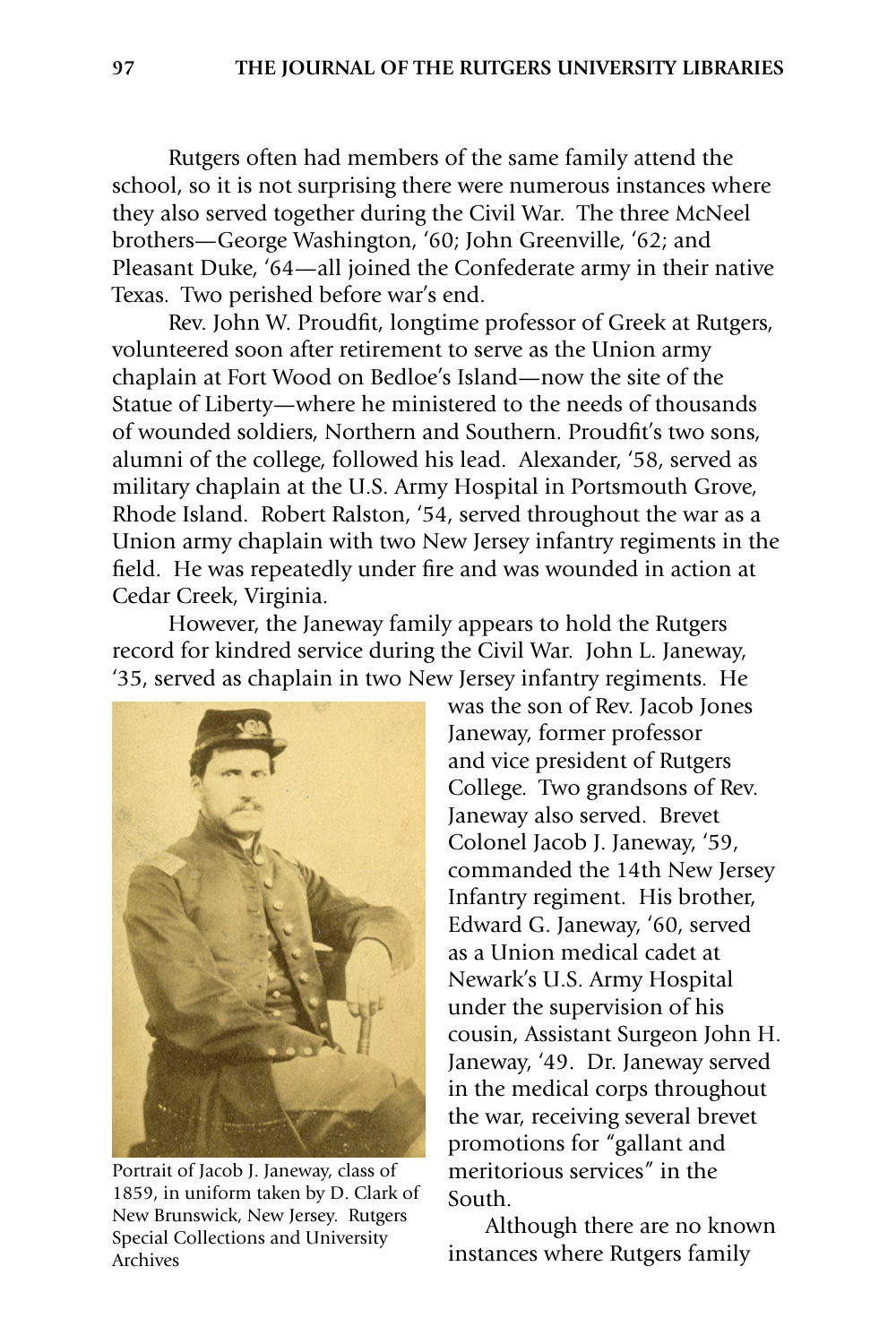members engaged each other on the battlefield as "brother against brother" during the Civil War, divergent regional sympathies between brothers certainly did not preclude the possibility. Charles R. Goodwin, '60, born in Savannah, Georgia, served in the Confederate army as a staff officer to several Southern generals. At the same time, his older brother, Alexander T. Goodwin, '57, also born in Savannah, served as adjutant of the 45th Regiment of the New York National Guard. Moreover, there were at least two instances where sons of Rutgers were fighting on opposite sides of the same battle, resulting in the combat deaths of two alumni.

 At the Union siege of Port Hudson, Louisiana, Private John McGaffin, '64—who enlisted in the 177th New York Infantry after leaving Rutgers in his junior year—was instantly killed when struck by a Confederate artillery shell on June 18, 1863. At the same time, Lieutenant J. Watts Kearny, '54, was in command of a twenty-pound Parrott artillery gun defending the Confederate stronghold.

 And on April 6, 1865, Colonel Jacob Janeway, '59, was leading the 14th New Jersey Infantry against the rapidly crumbling line of Lee's army at Sailor's Creek, Virginia. Private Alfred O. Bowne, '63, was also there, with the dwindling Confederate troops—starved and exhausted—still resisting an inevitable defeat. Private Bowne, who left Rutgers to stand with his native Georgia, was mortally wounded that day, making him the last Rutgers fatality of the Civil War. Three days later, General Grant accepted Lee's surrender. George Sharpe, '47—then serving as provost marshal —issued paroles to all of Bowne's surviving comrades in the Army of Northern Virginia, allowing them to return to their homes, after being provided with Union rations.

 At least six Rutgers professors had seen their sons or grandsons go off to war (while seven faculty members had themselves seen wartime service). Professor Theodore Strong, a leading Rutgers mathematician for thirty-six years, who also had served as the college's longtime vice president, learned of his young son's death in the South during the final semester prior to his retirement from the school. Lieutenant Theodore Strong, Jr., '57, of the 30th New Jersey Infantry died of typhoid fever at Belle Plain, Virginia, on February 24, 1863. A week later, Professor Strong was one of fifty charter members named by Congress and President Lincoln to the National Academy of Sciences, newly incorporated to advise the president and the federal government on matters of science and technology vital to the war effort.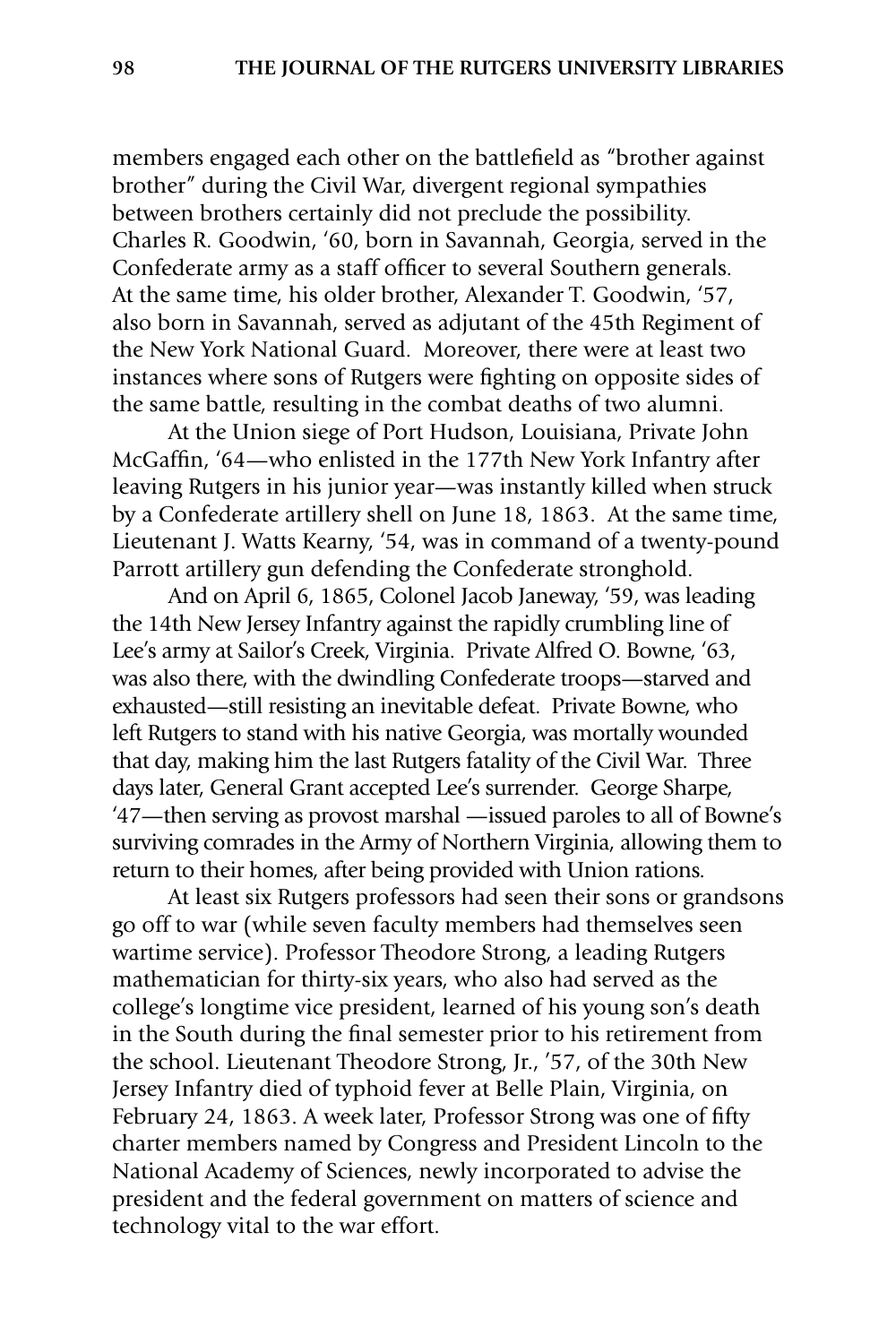Three veterans first enrolled at Rutgers after the conclusion of the Civil War. William E. Griffis, '69—having served as a corporal in the 44th Pennsylvania Militia during Lee's invasion of the North in the summer of 1863—entered the school in September 1865. He would be a co-founder of the college's newspaper, *Targum*. Henry N. Marsh, '70, came to Rutgers a year after Griffis. Marsh had enlisted in the 139th New York Infantry as a corporal in the summer of 1862. He spent the next three years fighting in Virginia, including at the bloody battle of Cold Harbor and at the siege of Petersburg. Captain Marsh was mustered out of service in Richmond as a company commander in June 1865. He would leave Rutgers after his freshman year.

 The last Civil War veteran to enroll at Rutgers was apparently Madison M. Ball, '73. Ball had fought for three years with the 91st New York Infantry in the South, where he participated in the siege and assault on Port Hudson and in numerous other engagements. He entered Rutgers in 1869, remaining through his sophomore year, winning a class prize for oration. Ball's principal legacy at Rutgers, however, would be in the postwar emergence of varsity sports. On June 20, 1870, Ball was a member of the college's first intercollegiate crew team, which rowed against a Harvard squad. (Rutgers lost by seven seconds over the three-mile course.) But it was another sports milestone involving Ball that would better be remembered on the banks of the Raritan.

Madison Ball was a member of the Rutgers team that played the nation's first intercollegiate football game on November 6, 1869. Rutgers beat Princeton by 6 goals to 4, with the twenty-eightyear-old Ball securing the third goal for Rutgers, putting it ahead in the game. He advanced the score by running in the same direction as a loose ball, and when it was overtaken, stepping over and kicking it behind him with his heel to a well-placed teammate, who easily completed the play. Ball's athletic prowess was all the more remarkable in view of his wartime leg injury received at the battle of Donaldsonville, Louisiana.

 The last surviving Civil War veteran of Rutgers College passed away in his ninety-sixth year on April 27, 1937, in Walla Walla, Washington. Edwin Y. Lansing, '61, had left the campus after two years, later accepting a commission as adjutant of the 50th New York Engineers. In 1863, he was commissioned into the 13th New York Cavalry. Lansing served in the Virginia countryside chasing Mosby's Rangers, commanded by the Confederate "Gray Ghost,"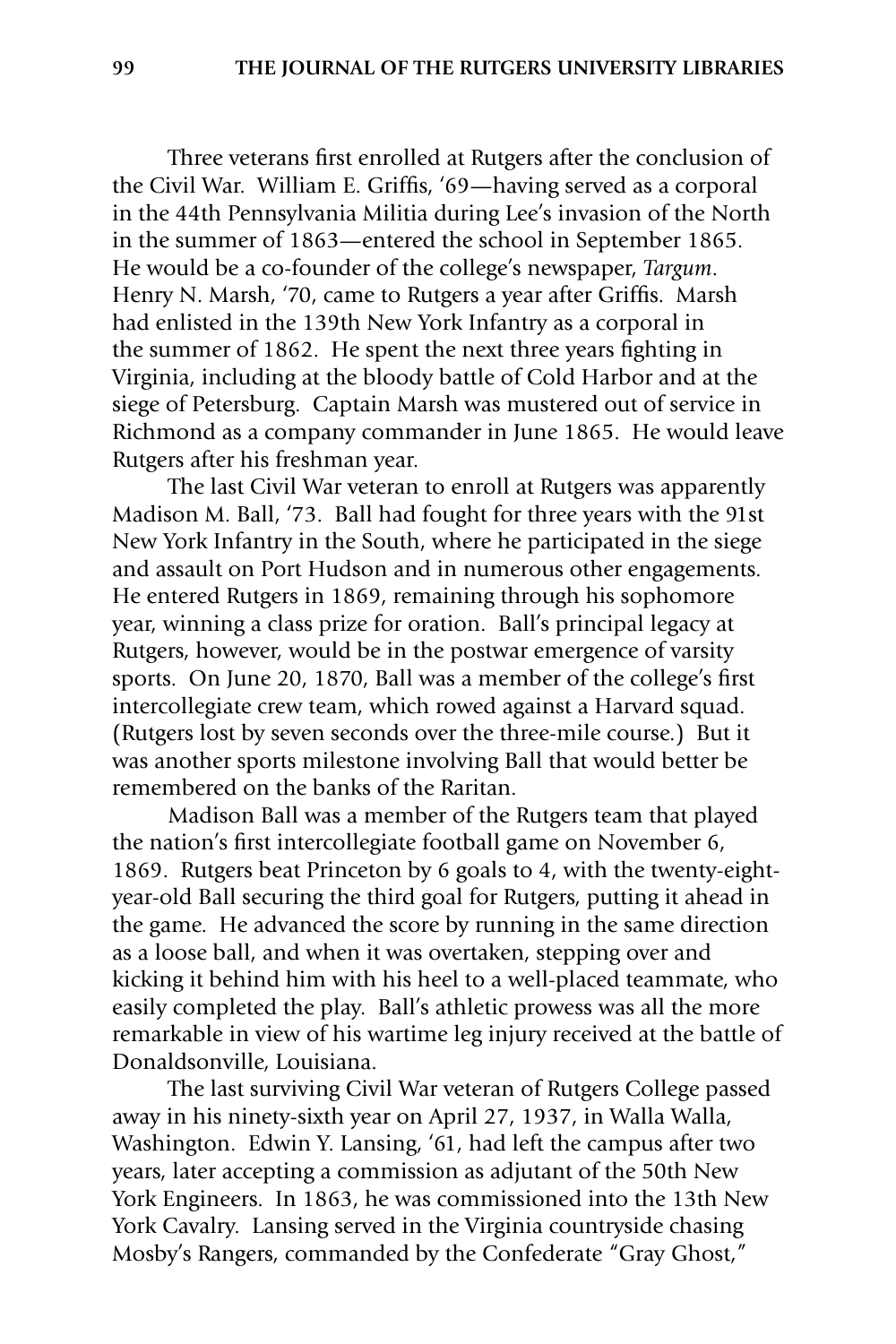Colonel John Singleton Mosby. (Captain Lansing would later be promoted to brevet major for his efforts.) Lansing also spent some time in the field with author Herman Melville, whom he knew through family connections. Melville would later base a wartime poem—"The Scout toward Aldie," published in 1866—on these encounters with Lansing and his fellow cavalrymen, including the regiment's surgeon, Benjamin R. Taylor, '39.

 The nation is now commemorating the sesquicentennial of the Civil War. The contributions made by members of the Rutgers College community during that great struggle were instrumental in bringing about the transformations engendered by the war. These men and their service should not be forgotten.

#### **Notes**

- 1. Richard P. McCormick, "Rutgers and the Civil War," *The Journal of the Rutgers University Library* 24, no. 2 (1961): 40–45.
- *2. Rutgers College: The Celebration of the One Hundred and Fiftieth Anniversary of Its Founding as Queen's College, 1766–1916*, Rutgers College (May 1917): 174–175. The names of Madison M. Ball, '73, and W. E. Griffis, '69, were added some years after the dedication. The plaque incorrectly includes John N. Schultz, '39, who did not join the U. S. Army until July 1866. And no reliable service records have been located for John R. Martin, '62, and Charles J. Aldis, '65. The plaque also omitted the names of numerous Civil War veterans who had attended Rutgers College. About 107 names of *possible* veterans were indicated in the sesquicentennial catalog of Rutgers College; however, the annotations are often ambiguous as to time period of service, and sometimes incorrect. *Catalogue of the Officers and Alumni of Rutgers College (formerly Queen's College) in New Brunswick, N.J., 1766*–*1916*, ed. John H. Raven, Rutgers College (Trenton: State Gazette Publishing Co., printers, 1916).
- 3. The annotated list is the product of a years-long collaboration between the author and Robert F. MacAvoy, whose expertise and invaluable assistance are gratefully acknowledged. The hundreds of sources of information, largely public, upon which we relied are too numerous to provide here. In most cases, it was possible to document the Civil War service of a Rutgers veteran using multiple trustworthy sources. In some few instances, it is not now possible to corroborate statements of active military or other service during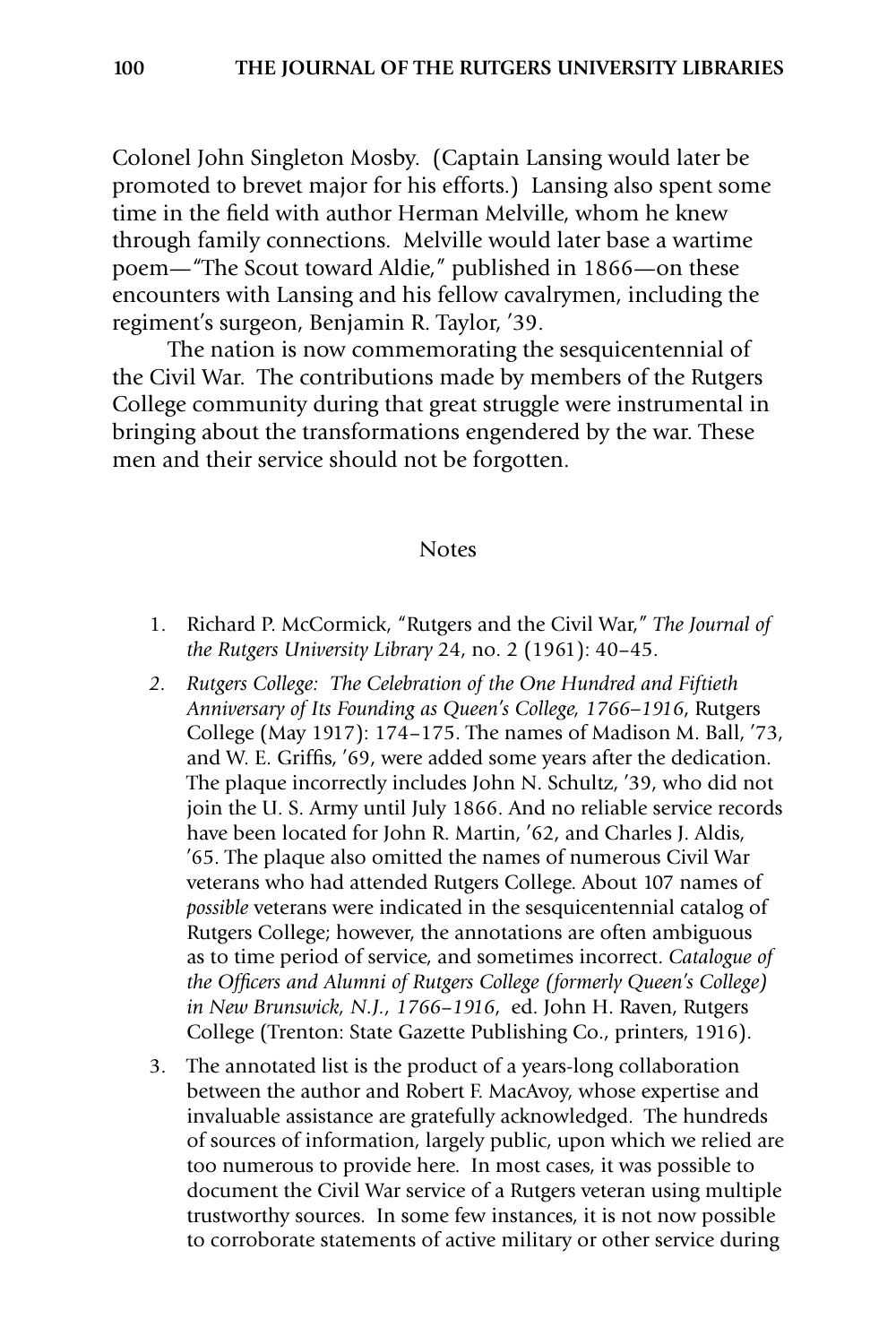the war years, and the alumnus was omitted from the appended list. Perhaps future availability of additional records will provide new information. These omissions include the following eight Rutgers men: Nathan D. Benedict, '37 (U.S.A. Hospital Surgeon, Florida); William H. Acken, '51; Jeremiah (aka John) D. P. Field, '56 (31st IA Inf); John R. Martin, '62; Frederick P. Hennighausen,  $'63$  (Union Chaplain); Charles J. Aldis,  $'65$  (25<sup>th</sup> CT Inf); William D. Van Blarcom, '68; Charles J. K. Jones, '70 (USS *New Berne*).

4. Joseph G. Bilby and William C. Goble, *"Remember, You Are Jerseymen!": A Military History of New Jersey's Troops in the Civil War* (Hightstown, NJ: Longstreet House, 1998), 65–66.

### References

- Demarest, W. H. S. *A History of Rutgers College, 1766–1924*. New Brunswick, NJ: Rutgers College, 1924: 387–391.
- Eckhardt, C. and R. MacAvoy, *Our Brothers Gone Before: An Inventory of Graves and Cenotaphs in New Jersey Cemeteries for Union and Confederate Civil War Soldiers*, *Sailors, Marines, Surgeons and Nurses.* Hightstown, NJ: Longstreet House, 2006 (updated edition by MacAvoy under title "Civil War Bones" will later be available from same publisher).
- Glazer, S. D. *Discover Your Community's Civil War Heritage*. New Jersey: New Jersey Civil War Heritage Association, 2010.
- McCormick, R. P. *Rutgers: A Bicentennial History*, New Brunswick, NJ: Rutgers University Press, 1966: 76–79.
- R-Bio Alumni, Rutgers University Biographical Files: Alumni (Classes of 1774–1922), Special Collections and University Archives, Rutgers University Libraries, New Brunswick, NJ.
- Sinclair, D. A. *A Guide to New Jersey and Other Civil War Manuscripts in the Special Collections and University Archives of Rutgers University*. New Brunswick, NJ: Special Collections and University Archives, Rutgers University, 2003.
- Smithsonian in Your Classroom, Smithsonian Center for Education and Museum Studies, Smithsonian Institution, Fall 2010.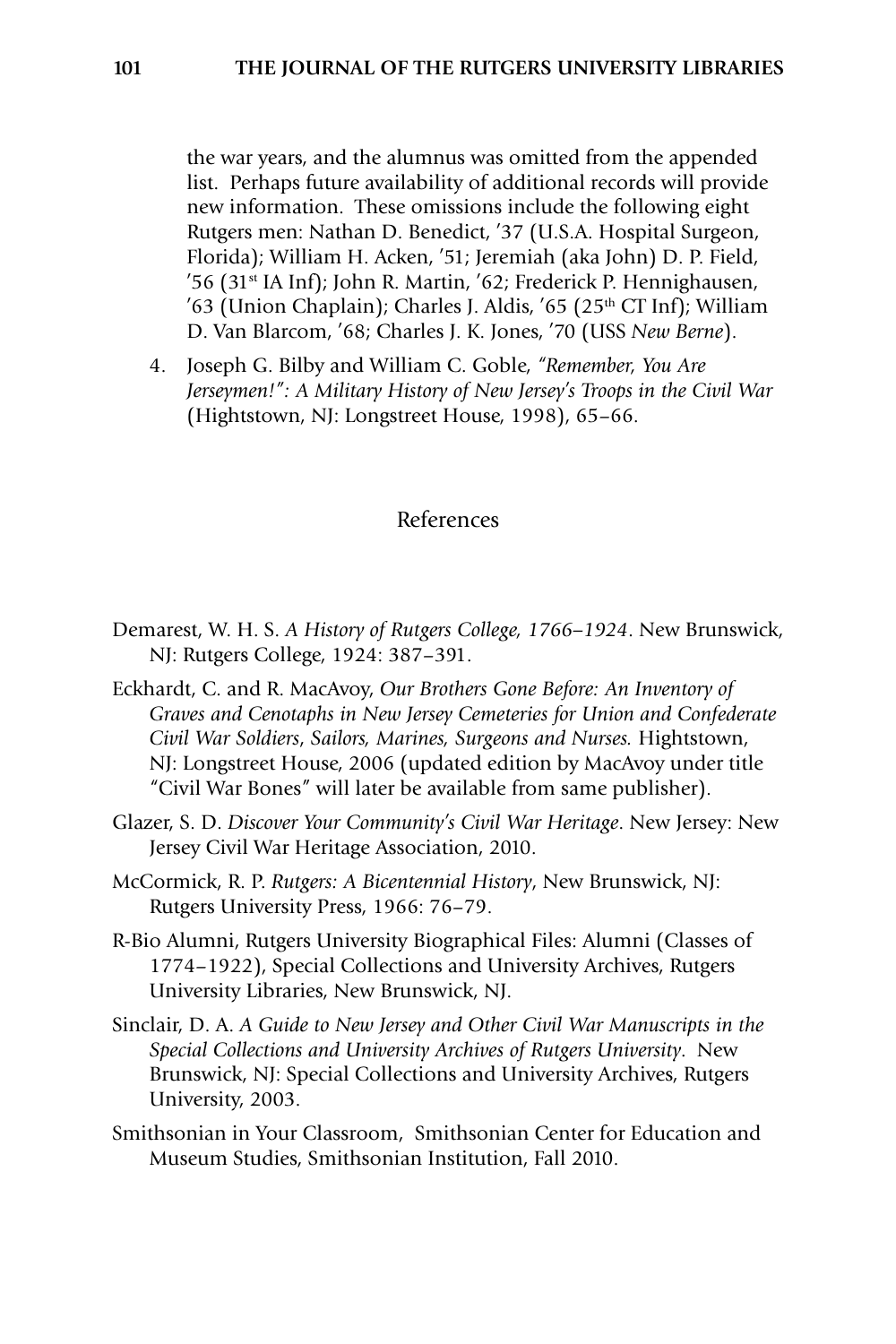### **Rutgers Veterans of the Civil War**

\*Died during service **Bold**=graduate. Date headings refer to class year

#### 1827

#### **Solomon Andrews**

born 2/15/1806, Herkimer, NY Surgeon, U.S. Sanitary Commission died 10/17/1872, Perth Amboy, NJ Notes: Rutgers Medical College graduate; also Vol Surgeon, US Army; proposed wartime use of airships to Lincoln and Stanton

James Jeffray Brownlee born 1809, Burgettstown, PA Actg Asst Surgeon, USS *Quaker City* (USN) died 11/8/1879, New York, NY Notes: Borne as "John J." and " J. J." Brownlee; also Actg Asst Surgeon, US Army, Elmira, NY (1865); son of RC prof Wm. Craig Brownlee (1825–26)

#### 1828

### **Theodore William Simpson**

born 3/1/1807, Basking Ridge, NJ Chaplain, U.S.A. Hosp,

Baltimore, MD died 4/5/1890, Rockville, MD

# **Alexander Victor Bonnell**

1829

born 6/30/1809, Bethlehem Twp, NJ Capt, Co D, 31st NJ Inf died 8/13/1872, Flemington, NJ Notes: Also Major, Brigade Inspector, NJ Brigade Militia (1st week of May 1861)

#### **John Forsyth**

born 12/31/1810, Newburgh, NY Chaplain, 19th NYNG died 10/17/1886, Newburgh, NY Notes: Served 3 months in summer 1862; RC prof (1860– 63)

#### 1830

### **Michael Price Moore**

born 1809, Hackensack, NJ? Asst Surgeon, 70th NY Inf Notes: No postwar records

#### **Rush Van Dyke**

born 9/9/1813, Philadelphia, PA Lt Colonel, 26th PA Inf died 9/25/1882, New Brunswick, NJ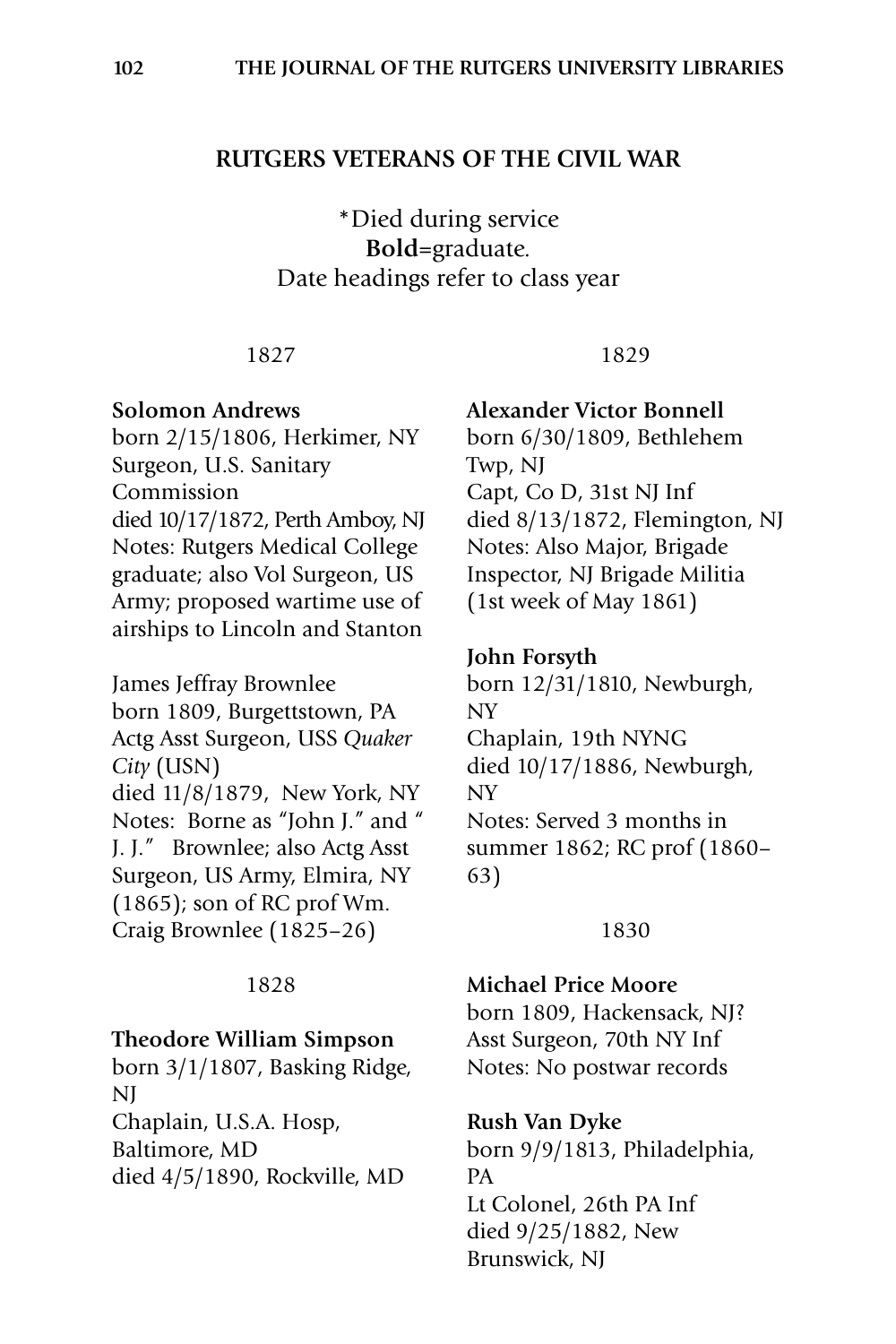Notes: Also Actg Asst Surgeon, US Army (served in PA and NJ medical posts, c. 1864–65)

### 1832

### **Thomas Gardiner Salter**

born 4/1/1810, Mansfield, CT Chaplain, USS *Minnesota* (USN) died 2/25/1872, Charlestown, MA

Notes: Aboard USS *Minnesota* (7/25/1862–10/1/1864); prior duty at New York Navy Shipyard and New York Naval Hospital

### 1834

### **Harrison Heermance**

born 8/6/1812, Rhinebeck, NY Chaplain, 128th NY Inf died 2/21/1883, Rhinebeck, NY Notes: Also Pvt, E, 4th MI Cav

Jacob West McMain born c. 1815, Lewes, DE Capt, Co A?, Louisiana Home Guards (CSA) died 10/10/1884, East Baton Rouge, LA Notes: Served in East Baton Rouge Regiment of the Louisiana Home Guards

### 1835

### **John Livingston Janeway**

born 4/21/1815, Philadelphia, PA Chaplain, 30th NJ Inf

died 11/21/1906, Media, PA Notes: Also Chaplain, 3rd NJ Militia; son of RC prof Jacob Jones Janeway (1833–39)

Edward Hunting Van Wyck born 9/17/1815, New York, NY Asst Surgeon, U.S. Navy died 9/11/1887, Harrington, NJ Notes: On retired list as of 5/8/1861

### 1836

Joseph Levi Hasbrouck born 8/2/1817, Shawangunk, NY Surgeon, 164th NY Inf died 1/25/1882, Brooklyn, NY Notes: Also Asst Surgeon, 164th NY Inf

### **William Augustus Newell**

born 9/5/1817, Franklin, OH Surgeon, State of New Jersey died 8/8/1901, Allentown, NJ Notes: Chief Examining Surgeon for State of New Jersey (appt'd by Lincoln)

Stephen Sammons born 11/5/1814, Fonda, NY Major, 153rd NY Inf died 8/27/1879, Fonda, NY Notes: Also 1st Lt and Adjutant, 153rd NY Inf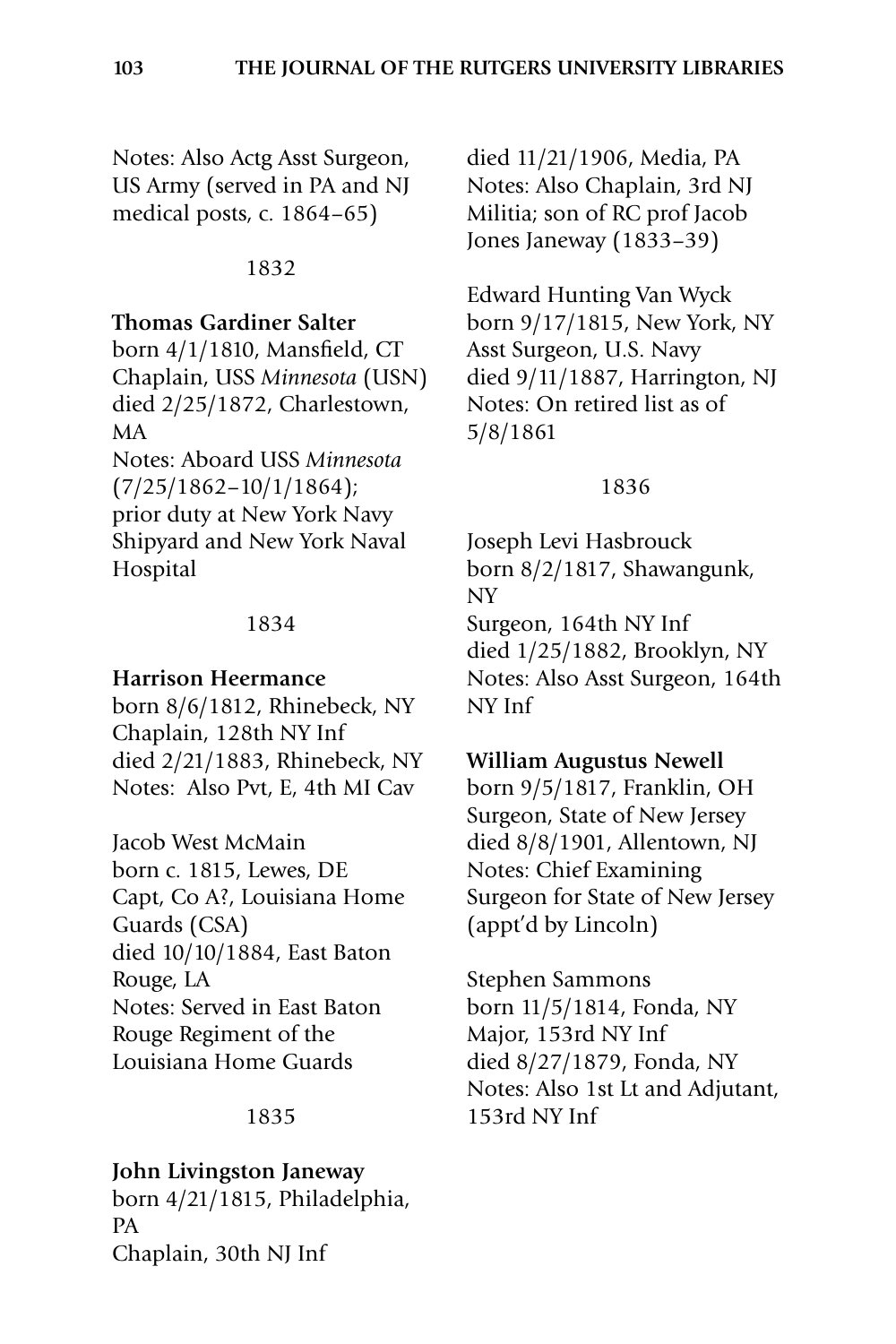

Portrait of Stephen Sammons, class of 1836, in uniform. Rutgers Special Collections and University Archives.

### **William Theodore Van Doren**

born 11/28/1819, New York, NY Chaplain, 7th MO Cav died 12/20/1885, Washington, DC

#### 1838

Sidney M. Layton\* born c. 1812, New Jersey Capt, Co D, 11th NJ Inf died 6/16/1864, near Petersburg, VA Notes: Also 1st Lt, Co D, 11th NJ Inf; killed in action

#### **Cornelius Depuy Westbrook Jr.**

born 1/13/1823, Fishkill, NY Lt Colonel, 120th NY Inf died 9/24/1905, Middletown, NY Notes: Also Capt, Engineer, 20th NYSM and 80th NY Inf

#### 1839

Edward Cooper born 8/1814, Schodack, NY Chaplain, 8th OH Cav died 3/12/1899, Lancaster, PA

Theodore Frelinghuysen Mann born 7/18/1816, Somerville, NJ Adjutant, 183rd PA Inf died 3/7/1907, Moorestown, NJ Notes: Also Capt, Co C, 9th IN Inf (1861); Capt, Co A, 59th PA Militia (1863)



Carte de Visite of Theodore F. Mann, class of 1839, taken by Philadelphia photographer J.E. McClees. Rutgers Special Collections and University Archives.

**Abraham George Ryerson**

born 5/21/1816, Orange, NJ Chaplain, 22nd NJ Inf died 2/18/1887, Paterson, NJ

Benjamin Rush Taylor born 9/28/1818, New Brunswick, NJ Surgeon, 13th NY Cav died 8/31/1883, Nokomis, IL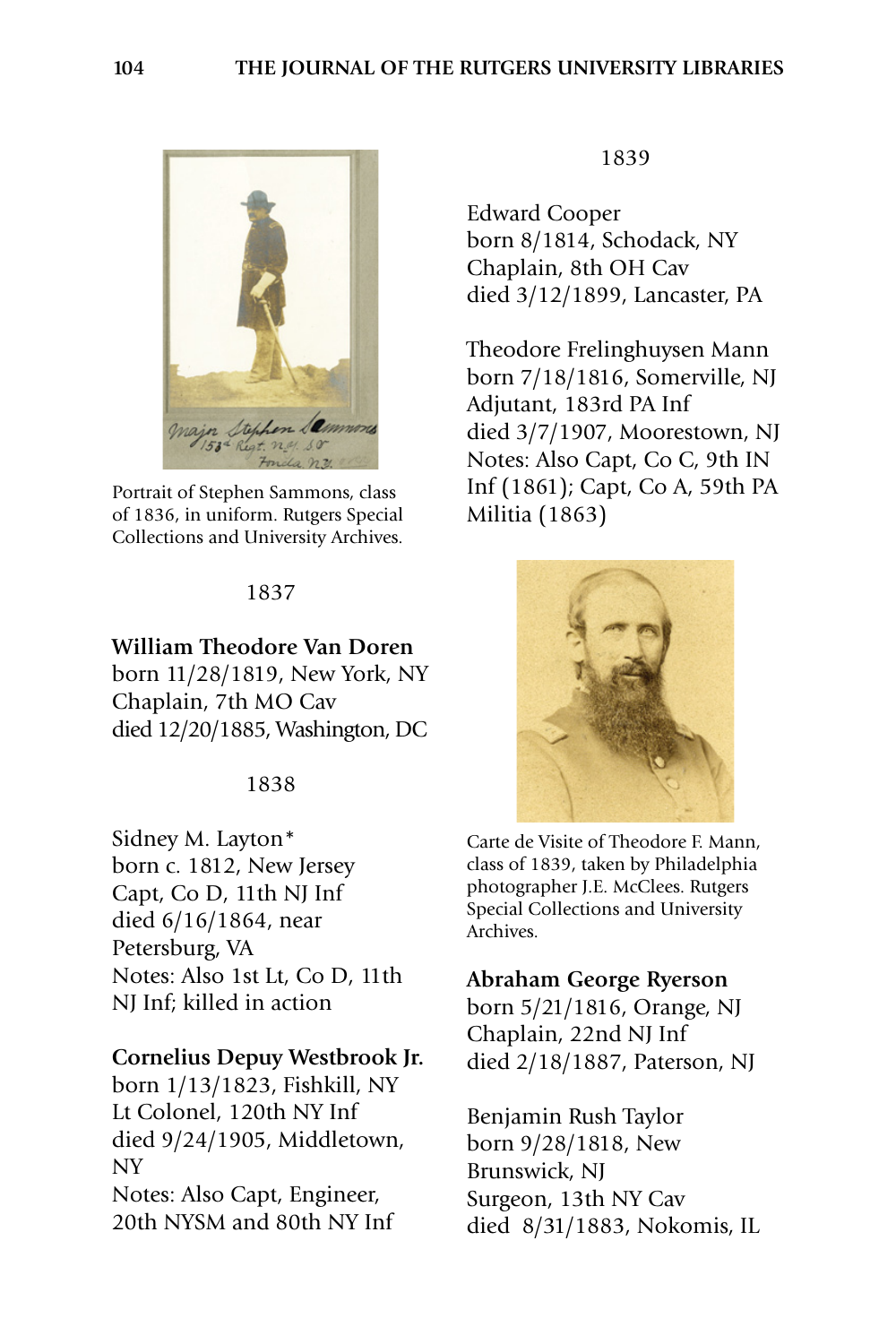# **George Peter Van Wyck**

born 6/24/1821, Bloomingburgh, NY Chaplain, 56th NY Inf died 8/5/1899, Milford, PA

# **John Vredenburgh Voorhees**

born 8/5/1819, Somerville, NJ Quartermaster, 30th NJ Inf died 1/27/1899, Somerville, NJ Notes: Also 1st Lt, 30th NJ Inf

### 1841

Frederick William Backus\* born 8/16/1819, Rochester, NY 1st Lt, Co I, 17th NY Inf died 8/9/1862, Washington, DC Notes: Died of disease

### 1842

Alexander Ramsay Thompson born 10/16/1822, New York, NY Chaplain, Staff of Gov. J. A. Andrew (MA) died 2/7/1895, Summit, NJ

Notes: Also Actg Chaplain, 17th CT Inf (1862); Chaplain, New England Soldiers' Relief Assn; Chaplain, New England Hospital (NYC)

# 1843

### **John Van Vechten Lansing**

born 2/16/1824, Lansingburgh, NY

Actg Asst Surgeon, U.S. Army 5/9/1880, Dannemora, NY Notes: Also Vol Surgeon; served in NY and VA (1862)

# **Charles Henry Van Wyck**

born 5/10/1824, Poughkeepsie, NY Bvt Brig General, U.S. Vols died 10/24/1895, Washington, DC Notes: Also Colonel, 56th NY Inf

### 1844

Daniel Lord born 4/21/1821, New York, NY Member, U.S. Sanitary Commission died 9/10/1899, Jordanville, NY

# **Edward Pye\***

born 9/5/1823, Clarkstown, NY Colonel, 95th NY Inf died 6/11/1864, Alexandria, VA Notes: Also Capt, Co F, Major, 95th NY Inf; mortally wounded at Cold Harbor, VA, on 6/2/64

# **James Alexander Scott**

born 12/19/1821, Manchester, VA

1st Lt, Co A, 46th VA Inf (CSA) died 5/20/1884, Richmond, VA Notes: Also 1st Lt, Co E, 2nd VA Inf Reserves; councilman on committee surrendering Richmond on 4/3/1865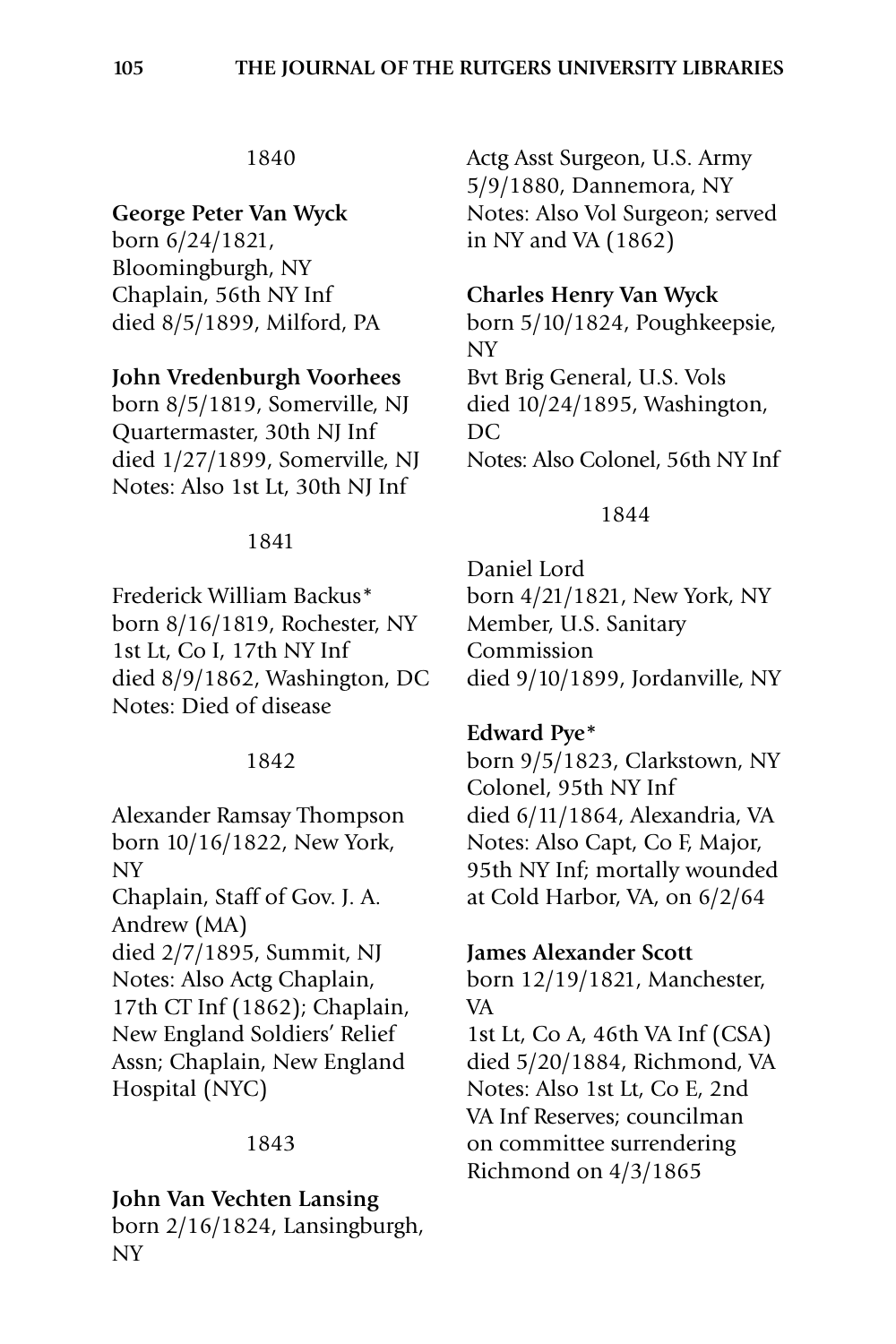# **Jacob Quick**

born 5/17/1826, Six Mile Run, NJ Surgeon, 22nd NJ Inf died 11/20/1909, Philadelphia, PA

# **George Henry Sharpe**

born 2/26/1828, Kingston, NY Bvt Major General, U.S. Vols died 1/13/1900, New York, NY Notes: Also Capt, Co B, 20th NYSM; Colonel, 120th NY Inf; Chief, Bureau of Military Information; Provost Marshal, Army of the Potomac

# **Henry Ferdinand Van Derveer**

born 8/22/1828, Hyde Park, NY



Carte de Visite of Henry F. Van Derveer, M.D., class of 1847, taken by Loud of New York, New York.Rutgers Special Collections and University Archives**.**

Surgeon, 5th NJ Inf died 5/16/1885, Somerville, NJ



Henry F. Van Derveer's, M.D., field surgeon's instrument case. Rutgers Special Collections and University Archives.

#### 1848

John Hatfield Frazee born 2/28/1829, New Brunswick, NJ Chaplain, 3rd NJ Cav died 9/29/1907, Knoxville, TN Notes: Also Agent, US Sanitary Commission

### **John Brown Richmond**

born 2/1/1830, New Brunswick, NJ Surgeon, 27th NJ Inf died 3/12/1911, Newark, NJ

### **Joseph Scudder**

born 7/14/1826, Panditeripo, Ceylon Chaplain, 59th NY Inf died 11/21/1876, Upper Red Hook, NY Notes: Also Post Chaplain, Fort Columbus, Governors Island, NY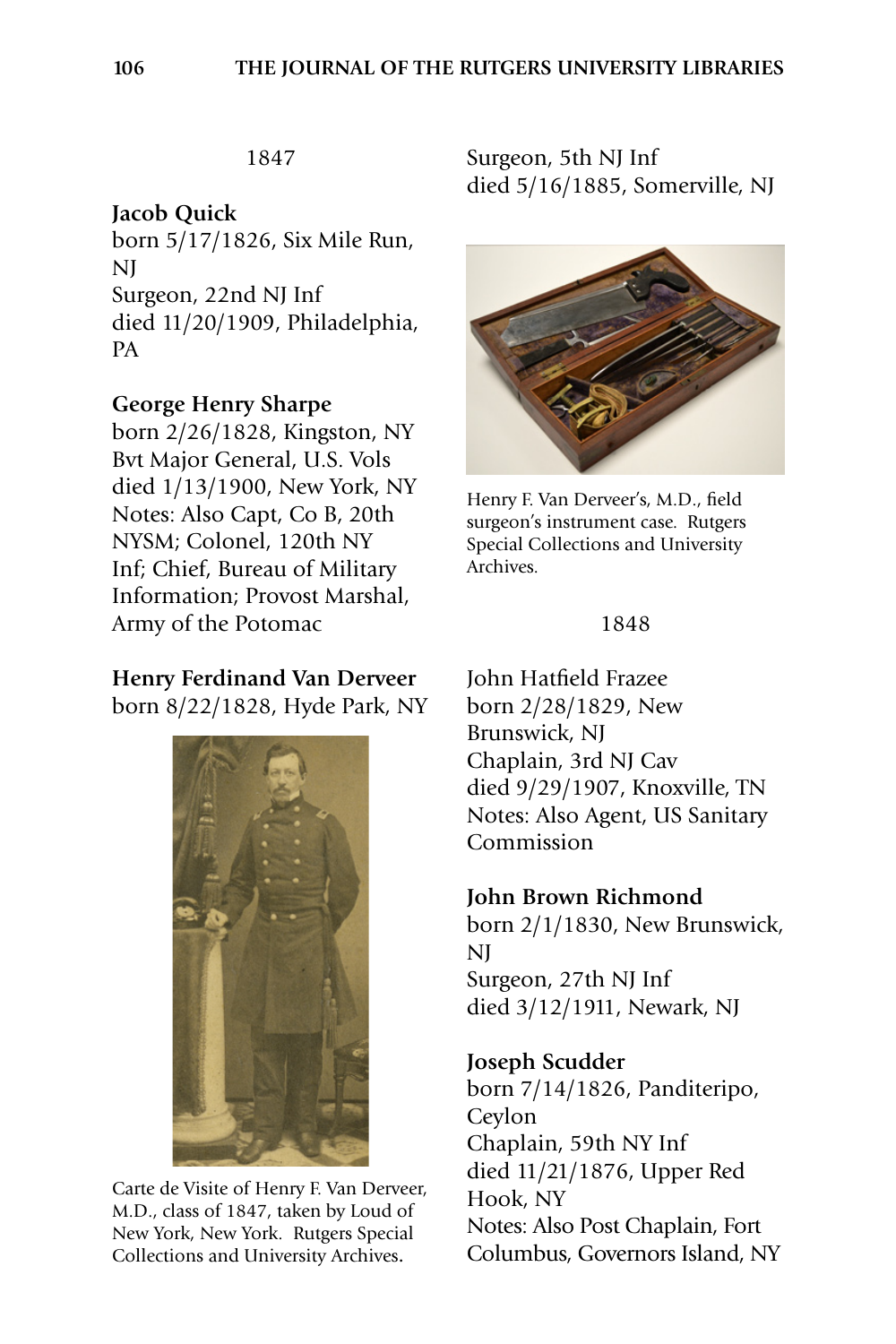### **Theodoric Romeyn Beck**

born 4/19/1830, Albany, NY Chaplain, 13th NJ Inf died 5/22/1896, Oakland, CA Notes: RC prof (1859–60); son of RC prof Lewis Caleb Beck (1830–53)

# **James Spencer Cannon**

born 3/12/1829, Pleasant Plains, NJ Master, U.S.A. Transport *Delaware* died 10/2/1910, Kansas City, MO Notes: Grandson of RC prof James Spencer Cannon (1826– 52)

Albert Harrison Hoyt born 12/6/1826, Sandwich, NH Additional Paymaster, U.S. Vols died 6/10/1915, Boston, MA Notes: Also Major, Bvt Lt Colonel, US Vols

### **John Howell Janeway**

born 8/12/1829, Philadelphia, PA Asst Surgeon, U.S. Army died 4/14/1911, Kenilworth, IL Notes: Fort Wise, KS (1862); also USA Hosp, Newark, NJ (1863); USA Hosp, Beaufort, SC (1864); medical duties, VA (1865); Bvt Capt, Bvt Major, Bvt Lt Colonel

#### **Burr Baldwin Porter**

born 10/26/1829, Montrose, PA Colonel, 3rd MA Cav died 12/10/1870, Josnes, France Notes: Also Major, ADC to General J. C. Fremont; Colonel, 40th MA Inf and 26th NY Cav

Elisha Whittlesey born 3/13/1829, Danbury, CT 1st Lt, Co A, 49th WI Inf died 6/7/1902, Effingham, IL Notes: Also 1st Sgt, A, 49th WI Inf

### **Edwin Brown Young**

born 1/1830, New Brunswick, NJ Asst Surgeon, 11th NJ Inf died 12/14/1891, New Brunswick, NJ

### 1850

**Edward Forman Taylor** born 5/10/1830, Middletown, NJ Surgeon, 1st NJ Inf died 12/10/1909, Middletown, NJ Notes: Also Surgeon, 3rd NJ Militia

**Duncan Phyfe Vail**

born 12/15/1829, New York, NY Vol Surgeon, US Vols died 2/27/1894, New Market, NJ Notes: Served in Fredericksburg, VA (May 1864)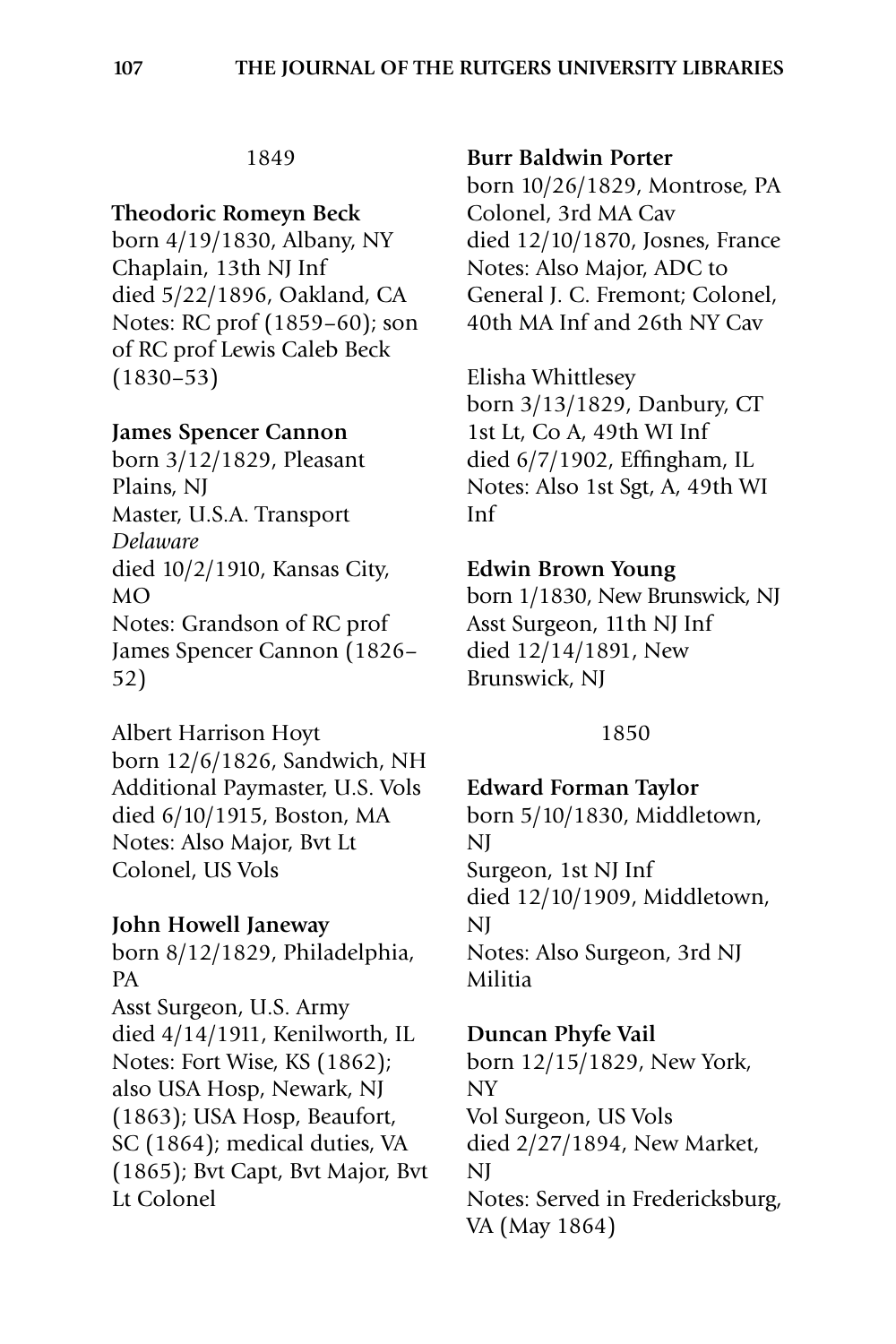Courtland Van Wyck born 3/8/1828, Fishkill Plains, NY Landsman, USS *Mercedita* (USN) died 1/25/1905, Dunkirk, NY Notes: Also served on USS *North Carolina* (and Pvt, Co F, 6th NY Cav?); borne in USN as "C. (Charles or Courtland) O. Henderson"

### **Henry Wiltse Jr.**

born c. 1832, New York Capt, Co C, 18th NY Inf died 5/7/1862, Washington, DC Notes: Borne as "Henry Wiltsie"; dismissed from regiment on 10/9/61; died of bowel inflammation

#### 1851

#### **Theodore Johnson Hoffman**

born 11/16/1830, Bray's Hill, NJ Pvt, Co E, 8th NJ Inf died 6/21/1922, Somerville, NJ

### **Gilbert Lane**

born 11/29/1828, Readington, NJ Chaplain, U.S.A. Hosp, Beverly, NJ died 4/27/1896, Montague, NJ Notes: Also Chaplain, 9th NJ Inf (not mustered)

### **William Lounsbery**

born 12/25/1831, Stone Ridge, NY Commissary, 20th NYSM died 11/8/1905, Kingston, NY

Notes: Also 1st Lt, 20th NYSM  $(4/23/61-8/2/61)$ 

1852

### **James Romeyn Hoagland**

born 3/7/1832, near New Brunswick, NJ Capt, Co G, 24th NJ Inf died 5/26/1914, Bridgeton, NJ

#### **Joseph Ford Sutton**

born 7/15/1827, Hardyston, NJ Chaplain, 102nd NY Inf died 5/30/1912, New York, NY Notes: Also General Agent, US Christian Commission (1863), Dept of Gulf

#### 1853

#### **John Bogart**

born 2/8/1836, Albany, NY Civil Engineer, U.S. Army died 4/25/1920, New York, NY Notes: Served at Fort Monroe and elsewhere in VA

#### **William James Cockburn\***

born 3/31/1835, Kingston, NY 2nd Lt, Co H, 120th NY Inf died 7/22/1863, Harrisburg, PA Notes: Also Sgt, Co C, 20th NYSM (100 days, 1861); Pvt, Co E, Commissary Sgt, 120th NY Inf; mortally wounded at Gettysburg, PA, on 7/2/63

#### **Henry Gansevoort Cooke**

born 2/3/1833, Holmdel, NJ Surgeon, 29th NJ Inf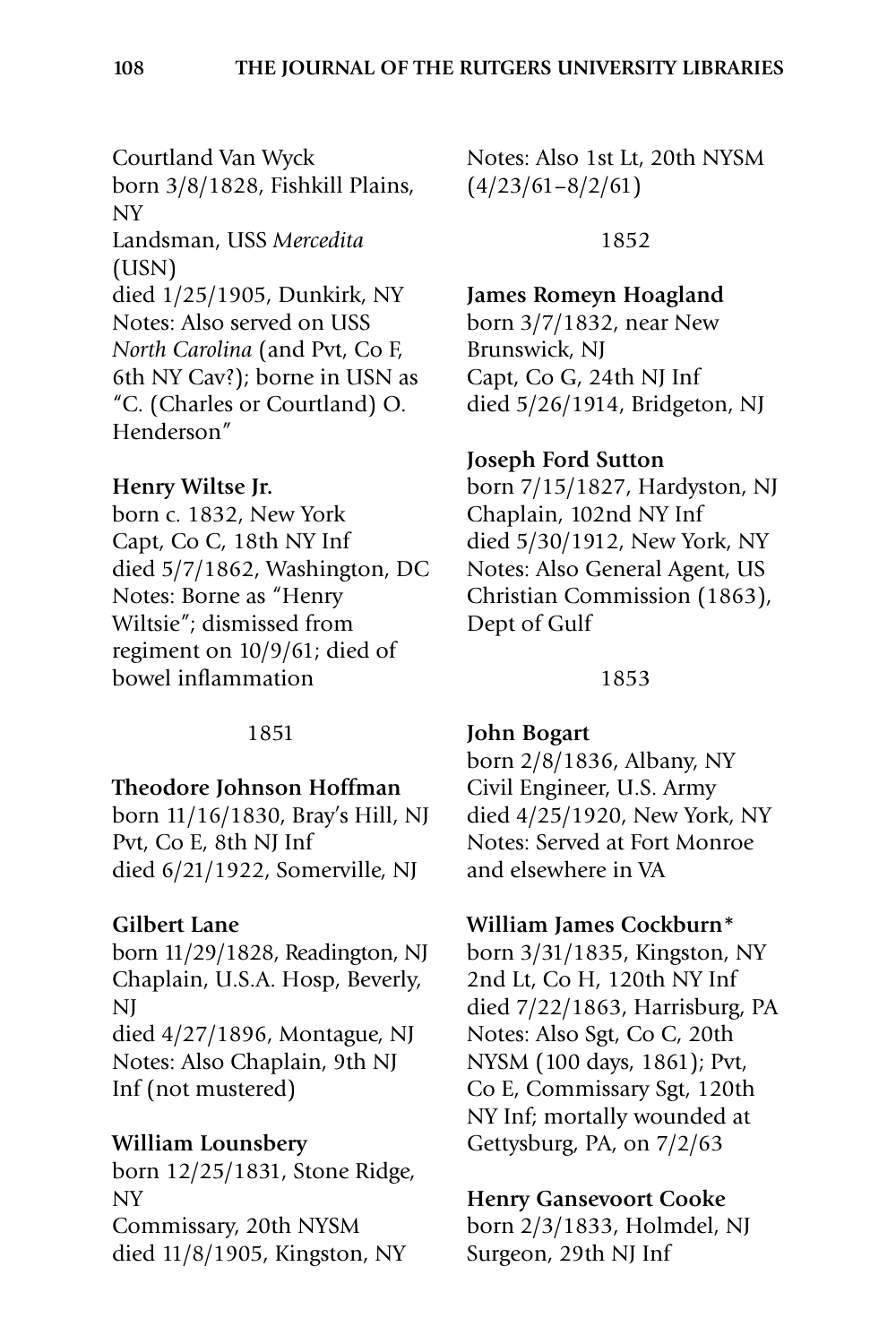died 12/2/1919, New Brunswick, NJ Notes: Also Vol Surgeon with Overland Campaign (1864)

Benjamin Greene Minturn\* born 1839, New Brunswick, NJ Adjutant, 92nd NY Inf died 8/4/1864, Fort Monroe, VA Notes: Also Pvt, Co G, 1st NJ Inf; 1st Lt, Cos K and H, Actg Adjutant, 92nd NY Inf; died of disease

### 1854

John Clinton DeWitt\* born 12/10/1837, Coxsackie, NY Corp, Co K, 75th OH Inf died 9/3/1862, Alexandria, VA Notes: Died of disease

John Watts Kearny born 9/2/1835, New York, NY 2nd Lt, Co D, Coffin's Bethel Light Arty (CSA) died 12/25/1903, New Orleans, LA Notes: Also Pvt, 1st Co, LA Washington Arty Bn; Lt Lewis' Company, LA Confederate Guards Arty; staff, Miles LA Legion

### **Robert Ralston Proudfit**

born 2/4/1836, New York, NY Chaplain, 10th NJ Inf died 2/4/1897, Morristown, NJ Notes: Also Chaplain, 2nd NJ Inf ; son of RC prof John Williams Proudfit (1840–59)

#### **John Burnham Van Cleve**

born 4/29/1837, Trenton, NJ 1st Lt, Co F, 23rd PA Inf died 7/27/1897, Sewickley, PA

# **Stephen Van Cortlandt Van Rensselaer**

born 3/24/1836, Belleville, NJ Major, 3rd NJ Cav died 5/20/1885, Newark, NJ Notes: Also Capt, Co A, 13th NJ Inf

#### 1855

### **Lewis Frederick Baker**\*

born 6/21/1834, New Brunswick, NJ Asst Surgeon, 67th NY Inf died 9/5/1864, Fort Reno, Washington, DC Notes: Also Asst Surgeon, 6th NY Heavy Arty; died of disease

### **Alfred Jotham Baldwin**

born 3/31/1836, New York, NY Capt, Co B, 143rd NY Inf died 11/22/1866, Monticello, NY

### **Palmer Cook Cole**

born 4/4/1835, Claverack, NY Surgeon, 128th NY Inf died 7/3/1906, New York, NY

Morris Julius Franklin born 1/14/1831, Posen, Prussia Surgeon, 4th NY Cav died 12/8/1918, Schenectady, NY Notes: Also Actg Asst Surgeon, US Army (2/2/63–9/8/65)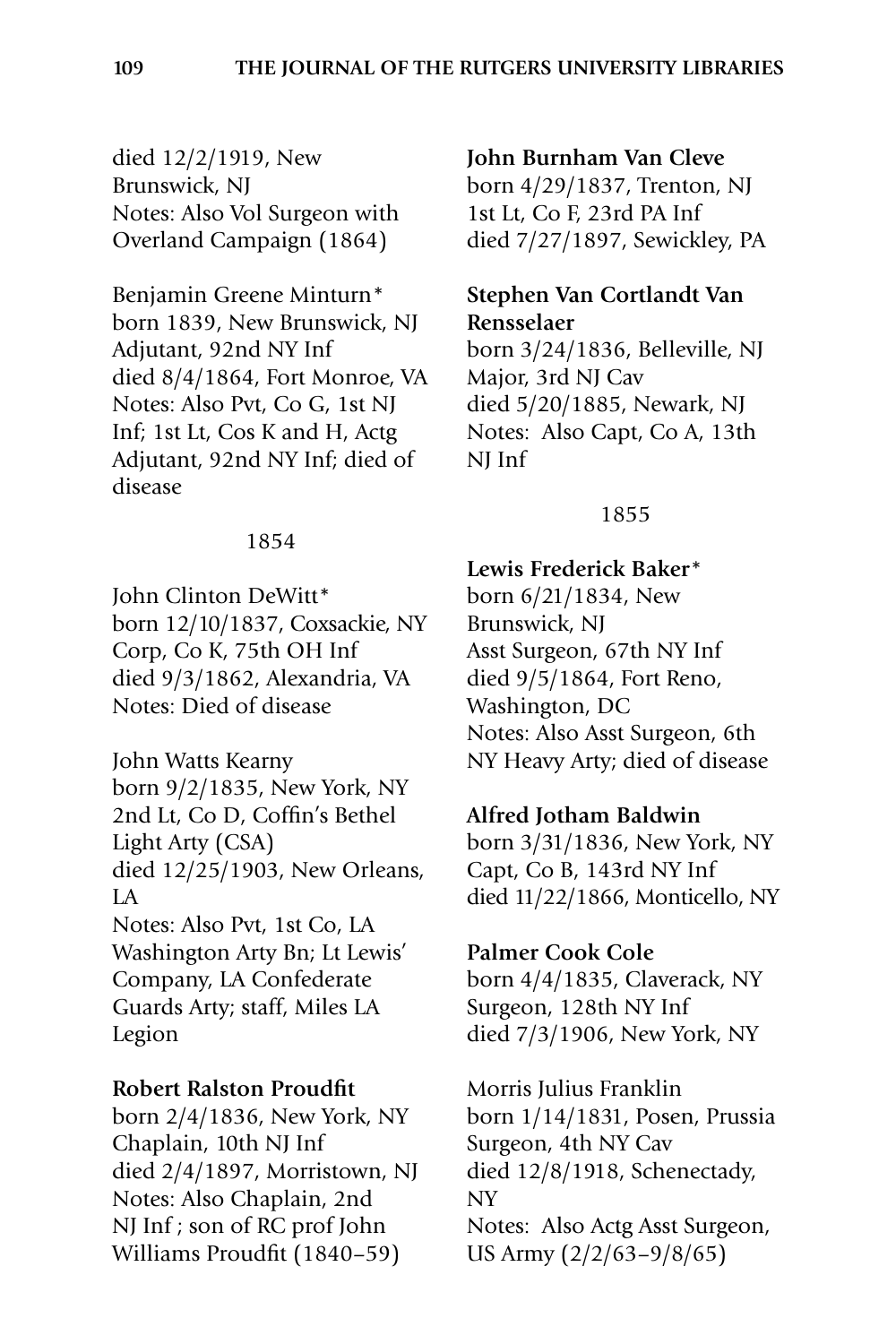### **Isaac Livingston Kip**

born 3/10/1835, New York, NY Chaplain, 159th NY Inf died 8/26/1901, Harlingen, NJ

### **Jeremiah Searle**

born 7/13/1836, Coxsackie, NY Chaplain, 143rd NY Inf died 7/31/1912, Newburgh, NY

Thomas Pherris Stout born 12/7/1837, New Jersey Capt, Co F, 15th NJ Inf died 6/15/1864, New Brunswick, NJ Notes: Also 1st Lt, Co A, 15th NJ Inf; Capt, 22nd Regiment Veteran Reserve Corps, dismissed 2/23/1864; died of natural causes

### **Martin Wyckoff**

born 10/18/1834, Readington, NJ Capt, Co C, 31st NJ Inf died 4/15/1914, Asbury, NJ Notes: Also Ensign, Co H, 3rd NJ Mil Inf; 1st Lt and Adjutant, 31st NJ Inf

#### 1856

Alanson Freeman Ayres born 11/6/1834, near New Brunswick, NJ Pvt, Co C, War Department Rifles died 2/13/1892, near Ovid, NY Notes: Also Class I clerk in the DC office of the Chief of Ordnance

#### **Daniel Runyon Boice**

born 2/16/1835, Piscataway, NJ Bvt Colonel, 3rd NJ Cav died 1/2/1911, Piscataway, NJ Notes: Also Capt, Co E, Major, Lt Colonel (not mustered), 3rd NJ Cav

#### **Moses Payn Clark**

born 3/21/1838, Rahway, NJ Capt, 6th NY Ind Bty died 1/3/1881, South Amboy, NJ Notes: Also served in predecessor units (Sgt and 2nd Lt, Co K, 9th NYSM; Co K, 83rd NY Inf)

# **William Rankin Duryee**

born 4/10/1838, Newark, NJ Chaplain, 1st KY Inf died 1/20/1897, New Brunswick, NJ Notes: RC prof (1891–97)

# **Nathaniel Cogswell (aka Coates) Kinney**

born 11/18/1836, New Brighton, NY Bvt Lt Colonel, 18th US Inf died 5/11/1881, Bay Shore, NY Notes: Also 1st Lt, Quartermaster, Capt, Bvt Major, 18th US Inf

Jacob Simmons Mosher born 3/19/1834, Coeymans, NY Vol. Surgeon, U.S. Vols died 8/13/1883, Albany, NY Notes: Appt'd by Governor H. Seymour (NY); served in hospitals in DC and VA (1864–65)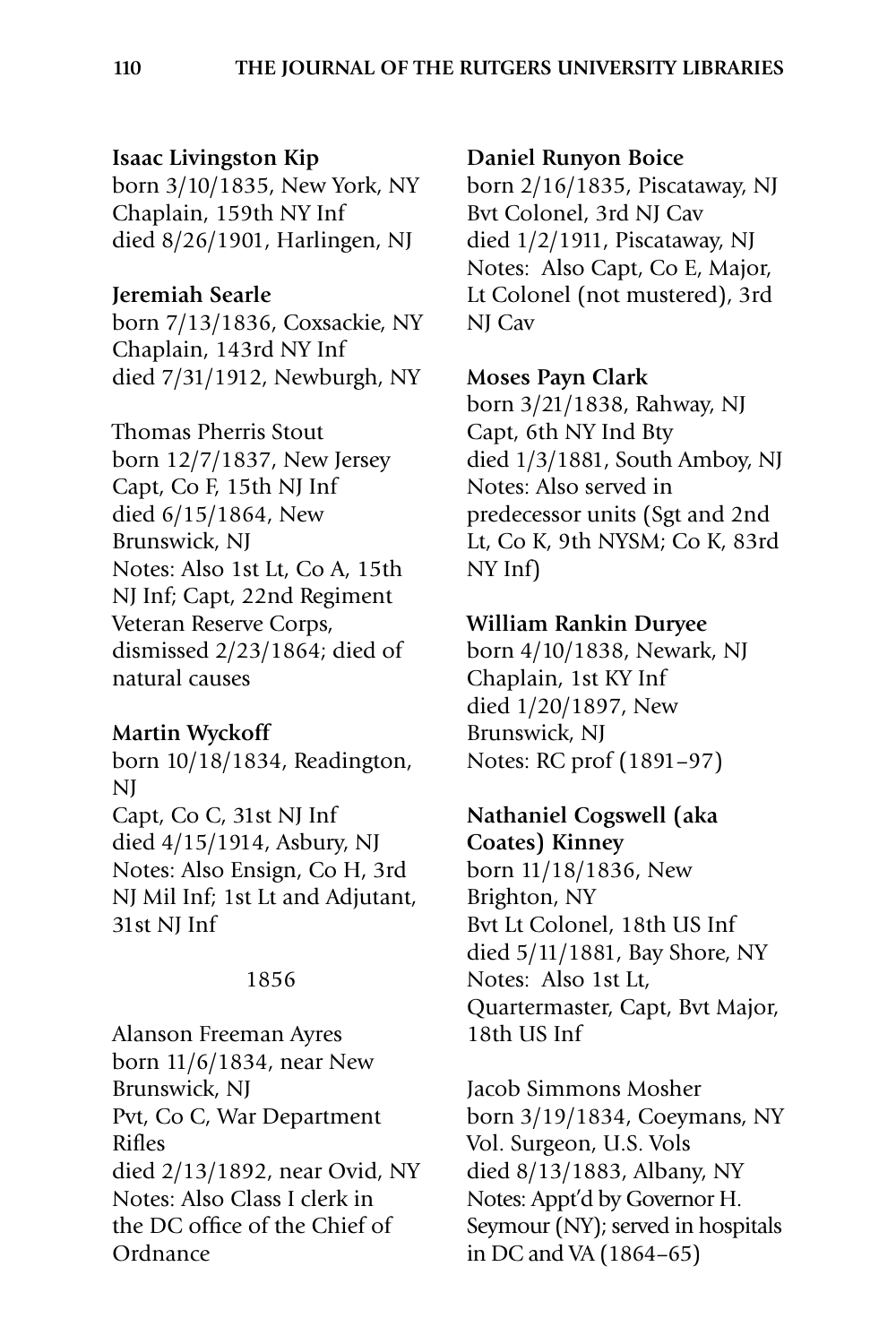Archibald Craig Rhoades born 12/24/1836, Albany, NY Surgeon, USS *Bienville* (USN) died 10/8/1923, Stamford, NY Notes: Also Asst Surgeon, USS *Pocahontas*; Asst Surgeon, Naval Hospital (NYC)

John George Ryerson born 2/17/1833, Wayne, NJ Actg Asst Surgeon, U.S. Army died 2/10/1916, Boonton, NJ Notes: Served 7/62–12/63

### **William Henry Stultz**

born 4/20/1836, New York, NY Pvt, Co C, 1st PA Inf died 12/22/1911, Duluth, MN Notes: Also Pvt, Co C, 38th PA Militia (1 month in 1863 upon Lee's invasion of Pennsylvania)

### **Charles Henry Suydam**

born 7/23/1837, New Brunswick, NJ Surgeon, 34th NJ Inf died 11/10/1892, Richland County, SC Notes: Also Asst Surgeon, 34th NJ Inf; Asst Surgeon, 27th NJ Inf; Actg Asst Surgeon (3/27/62- 11/16/62)

Gilbert Sutphen Van Pelt born 2/13/1837, New York, NY Pvt, Co C, 83rd NY Inf died 9/11/1906, New York, NY Notes: 83rd NY Inf redesignated from 9th NYSM

Otis Ammidon Whitehead\* born 7/12/1834, Hopewell, NY Additional Paymaster, U.S. Vols died 11/8/1863, Nashville, TN Notes: Also Major, US Vols; died of disease

#### 1857

#### **Charles Morgan Herbert**

born 2/14/1838, Herbertsville, NJ Major, Camp Perrine, Trenton, NJ died 12/5/1871, New Brunswick, NJ Notes: Major in NJ service (not federal); also on wartime staff of Gov. C. S. Olden (NJ)

Joseph William Martin born 11/1/1838, New York, NY Capt, 6th NY Ind Bty died 11/13/1908, Rahway, NJ Notes: Also 1st Lt, 6th NY Ind Bty

### **Theodore Strong Jr.\***

born 4/5/1838, New Brunswick, NJ

1st Lt, Co K, 30th NJ Inf died 2/24/1863, Belle Plain, VA Notes: Son of RC prof Theodore Strong (1827–1863); died of typhoid fever

### **John Jeremiah Van Rensselaer**

born 9/13/1836, Albany, NY Surgeon, 98th NY Inf died 6/18/1911, Swartswood, NJ Notes: Also Actg Asst Surgeon,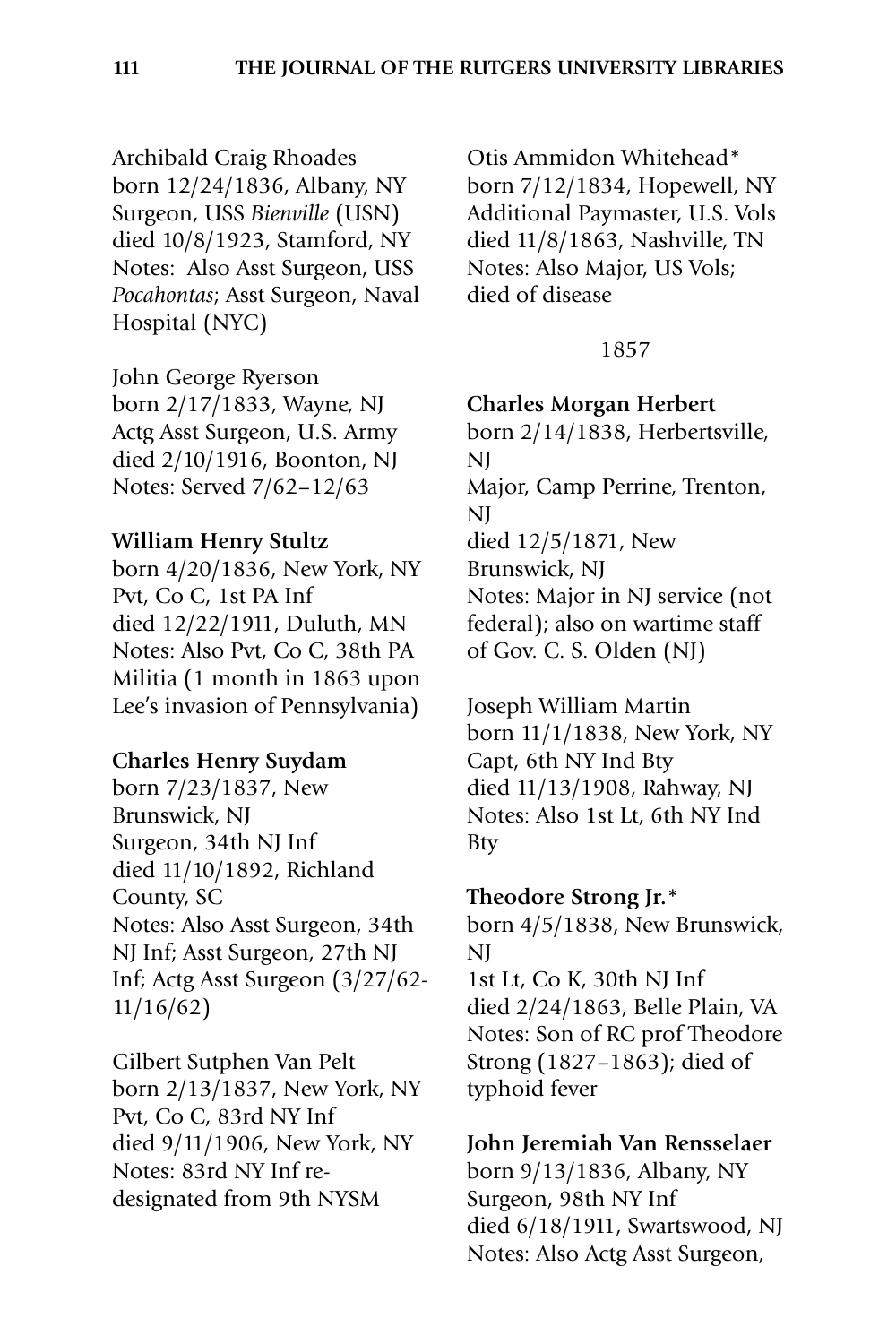US Vols; Asst Surgeon, 3rd NY Inf

John Frederick Woelfkin\* born 1832, Bremen, Germany Surgeon's Steward, USS *Patapsco* (USN) died 1/15/1865, Charleston Harbor, SC Notes: Died when *Patapsco* struck a Confederate mine

#### 1858

#### **Walter Cammann**

born 9/7/1839, Somerville, NJ Major, 30th NJ Inf died 9/6/1869, Somerville, NJ

Thomas Hawkins Lee born 2/6/1837, Montgomery, NY Capt, Co G, 33rd NJ Inf died 10/9/1884, Spotswood, NJ Notes: Also 1st Lt, Co H, 33rd NJ Inf; Pvt, Co C, 21st NJ Inf

### **Alexander Proudfit**

born 4/15/1839, New York, NY Chaplain, U.S.A. Hosp, Portsmouth Grove, RI died 4/2/1897, Springfield, OH Notes: Also US Sanitary Commission, and Vol Chaplain, Newport News, VA (summer 1862); son of RC prof John Williams Proudfit (1840–59)

#### **David Austen Ryerson**

born 11/11/1835, Pompton, NJ Bvt Colonel, 13th NJ Inf

died 5/14/1910, Newark, NJ Notes: Also Capt, Co C, Major, Bvt Lt Colonel, 13th NJ Inf

#### **Myron Winslow Smith\***

born 9/24/1838, Newark, NJ Adjutant, 1st USCT died 10/5/1864, Fort Monroe, VA Notes: Also 2nd Lt, Co I, 4th NJ Inf.; AAG 1st Brig, 3rd Div, 18th Corps; 1st Lt, 1st USCT; mortally wounded at Chapin's Farm, VA, on 9/30/64

Christian Thomson Williamson born 1/1830, New York Quartermaster Sgt, 1st NY Cav died 11/7/1901, Fairview, NJ Notes: Also Pvt, Co C, 2nd NJ Mil Inf; Pvt, Co F, 1st NY Cav

#### 1859

**Gustavus Neilson Abeel** born 1/25/1841, Geneva, NY Bvt Colonel, 34th NJ Inf died 1/4/1884, Newark, NJ Notes: Also 2nd Lt, Co D, 1st Lt, Co B, 1st NJ Inf; Major, Bvt Lt Colonel, 34th NJ Inf

James H. Anderson born c. 1839, New York, NY Actg Asst Surgeon, U.S. Army died 12/10/1923, Brookline, MA Notes: Served in 1862

### **William Hart Bartles**

born 6/23/1838, Flemington, NJ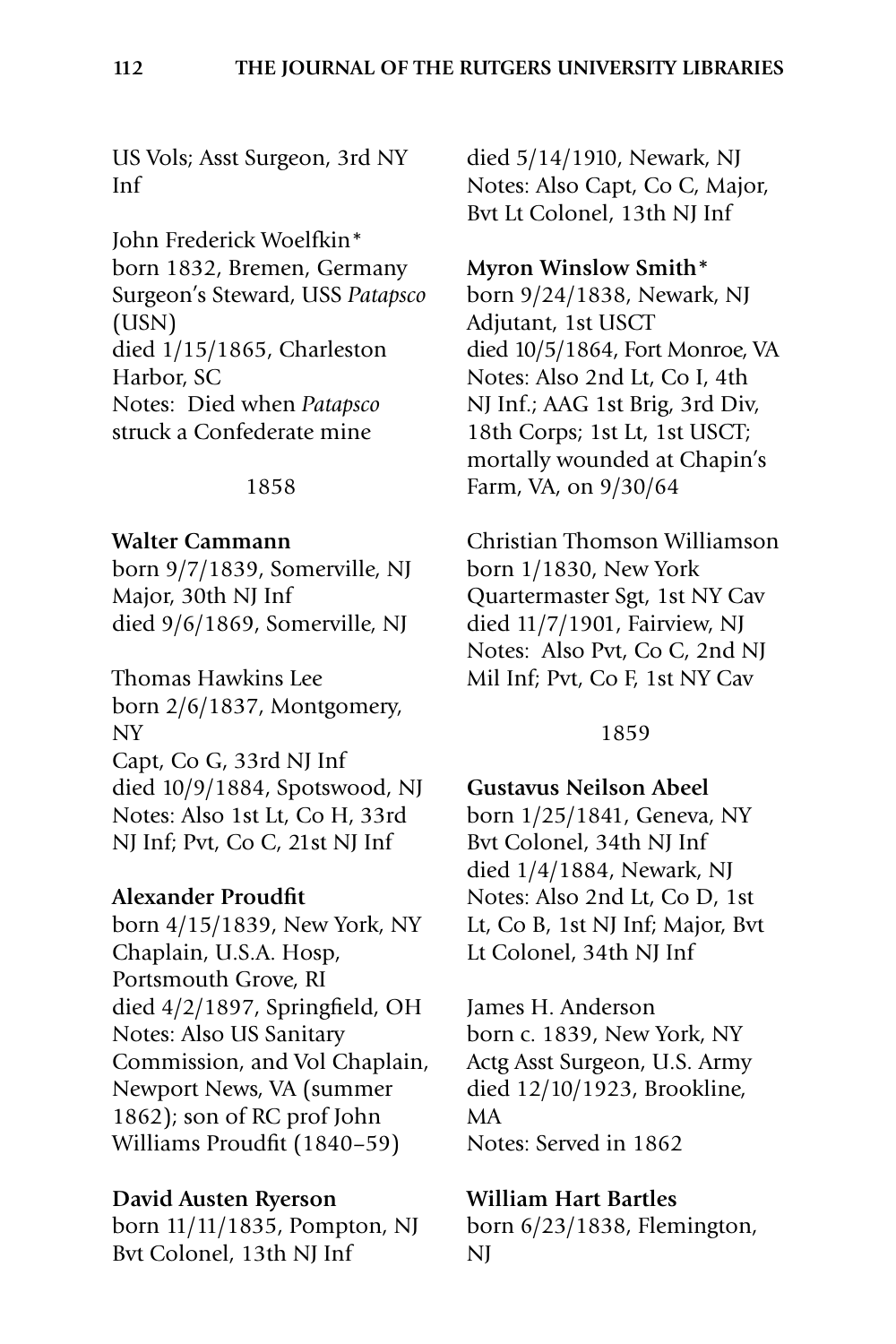Actg Asst Surgeon, U.S.A. Hosp, Portsmouth Grove, RI died 7/18/1906, Flemington, NJ Notes: Served in 1865

#### **Andrew Kirkpatrick Cogswell**

born 5/20/1839, East Windsor, CT Pvt, Co F, 7th NYSM died 2/13/1887, New Brunswick, NJ Notes: Served 4/19/61 to 6/3/61

### **Theodore Sandford Doolittle**

born 11/30/1836, Ovid, NY Delegate, U.S. Christian Commission died 4/19/1893, New Brunswick, NJ Notes: Served in VA, spring 1864, in army camps and hospitals; RC prof (1864–93)

#### **John Gelston Floyd Jr.**

born 5/10/1841, Utica, NY Capt, Co G, 145th NY Inf died 11/27/1903, New York, NY Notes: Also detailed to Bty F, 4th US Arty in March 1863

Charles Calhoun Gordon born 7/4/1837, Key West, FL Surgeon, 1st NJ Inf died 4/21/1923, East Las Vegas, NM Notes: Also Actg Asst Surgeon, US Army; after serving as Asst Surgeon, replaced E. F. Taylor, RC '50, as Surgeon of 1st NJ Inf

#### **Jacob Jones Janeway**

born 3/15/1840, Middlesex County, NJ Bvt Colonel, 14th NJ Inf died 7/30/1926, New Brunswick, NJ Notes: Also Capt, Co K, Major, Lt Colonel, 14th NJ Inf; grandson of RC prof Jacob Jones Janeway (1833–39)

George Plum Molleson born 8/21/1840, New Brunswick, NJ U.S.A. Commissary Department died 12/31/1889, New York, NY

#### **John Howard Van Doren**

born 8/21/1837, Princeton, NJ Pvt, Co K, 30th NJ Inf died 6/6/1898, Bath-on-Hudson, NY

#### **Edward Laight Wells**

born 11/27/1839, New York, NY Pvt, Co K, 4th SC Cav (CSA) died 2/23/1917, Charleston, SC

#### 1860

#### **Alexander McClelland Bishop**

born 4/5/1840, New Brunswick, NJ Asst Paymaster, USS *Wyandotte* (USN) died 4/23/1885, Trenton, NJ Notes: Also served on USS *Mendota*, *Tonawanda*; grandson of RC prof Alexander McClelland (1829–51)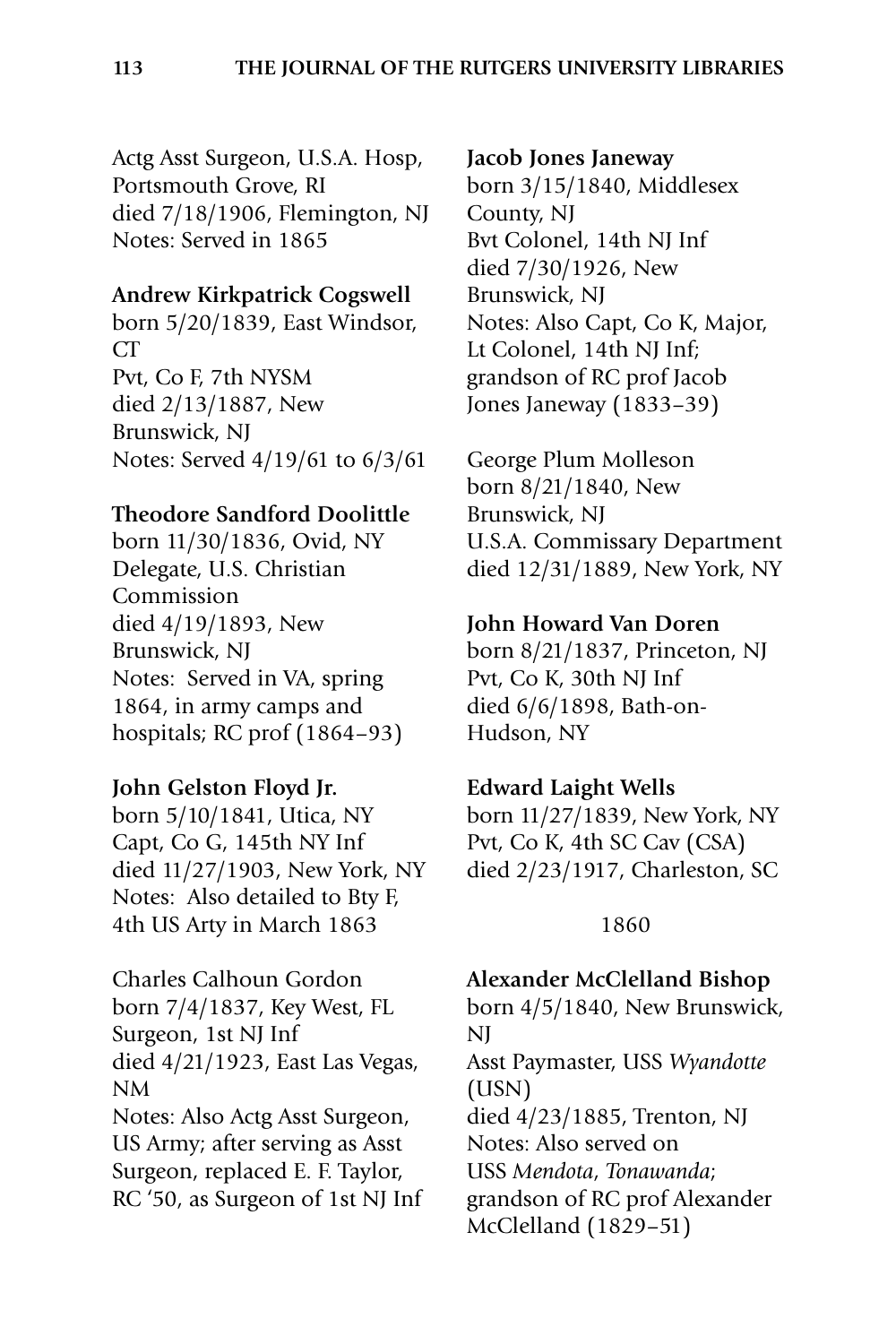# **Francis Morton (aka McKinley) Bogardus**

born 4/19/1836, Watervliet, NY Delegate, U.S. Christian Commission died 2/20/1918, Asbury Park, NJ Notes: Also Chaplain in Norfolk and Portsmouth, VA (1865)

### **William Edward Bogardus**

born 6/30/1834, Cohoes, NY Chaplain, 19th NYNG died 1/5/1908, Bloomfield, NJ Notes: Probably served in summer 1862, prior to John Forsyth, RC '29, joining regiment

### **Josiah Johnson Brown**

born 8/29/1839, Newark, NJ Pvt, Co G, 2nd NJ Inf died 1/21/1936, Newark, NJ Notes: Also Pvt, Co A, 2nd NJ Inf; Pvt, Co H, 15th NJ Inf

Jacob T. Field born 8/3/1839, North Branch, NJ Actg Asst Surgeon, USS *Red Rover* (USN) died 11/25/1896, Bayonne, NJ Notes: Also served on USS *Linden* and *Choctaw*; middle initial "T" stands for nothing; served 3/9/63–10/13/65

### **Charles Ridgely Goodwin**

born 4/18/1842, Savannah, GA 1st Lt, C.S.A.

died 5/19/1894, Baltimore, MD Notes: Also Pvt, Wheaton's Lt Bty, Chatham Arty (GA); ADC to CSA generals J. F. Gilmer and W. Mahone; AAAIG to General E. P. Alexander

### **Edward Gamaliel Janeway**

born 8/31/1841, Middlesex County, NJ Actg Medical Cadet, U.S.A. Hosp, Newark, NJ died 2/10/1911, Summit, NJ Notes: Grandson of RC prof Jacob Jones Janeway (1833–39)

John Frelinghuysen Kennedy born 2/7/1840, Greenwich Township, NJ 2nd Lt, Co F, 30th NJ Inf died 6/26/1916, Bloomsbury, NJ Notes: Also Pvt, Co C, 31st NJ Inf

### **George Washington McNeel\***

born 9/27/1837, Ellerslie Plantation, TX Major, staff of General J. A. Wharton (CSA) died 5/7/1864, near Alexandria, LA Notes: Also 1st Lt, Co B, 8th TX Cav; staff of CSA generals T. C. Hindman, H. P. Bee (AIG and ADC) and J. A. Wharton (AAIG); killed in action at Gordon's Bridge, Bayou Rapides, LA

**James Ross Jr.** born 2/28/1842, Newark, NJ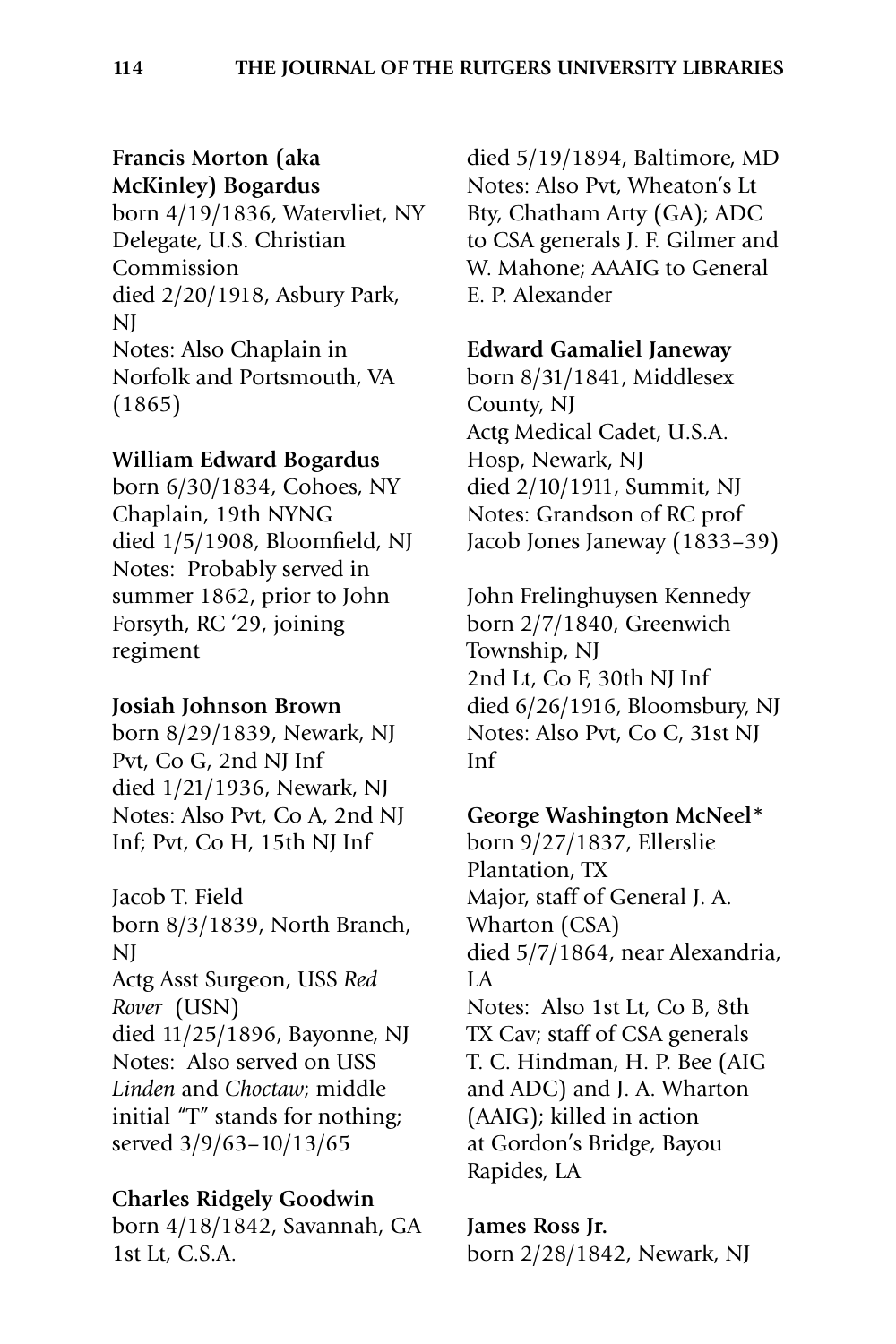Surgeon's Steward, USS *Iroquois* (USN) died 8/3/1904, West Orange, NJ

### **William Jones Skillman**

born 4/19/1835, Ten Mile Run, NJ Actg Chaplain, Field Hosp #2, Chattanooga, TN died 2/23/1914, Corona, NY Notes: US Christian Commission, temporary field Chaplain (1863–64)

### **William Remsen Taylor**

born 2/4/1840, Middletown, NJ Colonel, 29th NJ Inf died 10/2/1896, Middletown, NJ Notes: Also Lt Colonel, 29th NJ Inf

### **Cornelius Vanderbilt Jr.**

born 10/11/1840, near New Brunswick, NJ Pvt, Co G, 1st NJ Inf died 5/28/1898, New York, NY

### **David Abeel Williamson**

born 9/18/1840, New York, NY Pvt, Co F, 7th NYSM died 9/29/1862, New Brunswick, NJ Notes: Unit served in defenses of Baltimore, MD (5/25/62– 9/5/62); died of typhoid fever

### 1861

Robert Ainslie Johnson born c. 1840, New York 2nd Lt, Co K, 47th NY Inf died 11/18/1915, Hampton, VA Notes: Also Pvt, Co G, 1st NJ Inf

### **Ernest Lord Kinney**

born c. 1841, Staten Island, NY Bvt Major, 1st US Cav died 6/12/1890, Florence, Italy Notes: Also 2nd Lt, Co I, 54th NY Inf (detached to 1st US Arty and ADC to Gen. R. O. Tyler); Pvt, Sgt, 2nd Lt, Bvt 1st Lt and Bvt Capt, Co C, 1st US Cav

Edwin Yates Lansing born 12/23/1841, Albany, NY Bvt Major, 13th NY Cav died 4/27/1937, Walla Walla, WA Notes: Also 1st Lt and Adj, 50th

NY Engineers; 1st Lt, Co F, Capt, Co M, 13th NY Cav

Samuel Robbins Brown Lord born 6/7/1839, Monson, MA Pvt, Chicago Board of Trade Battery died 12/19/1887, Oak Park, IL

Lawrence Osmer Morgan born 7/20/1838, South Amboy, NJ Asst Surgeon, 3rd NJ Cav died 2/26/1890, South Amboy, NJ Notes: Also Asst Surgeon, 2nd NJ Cav (not mustered)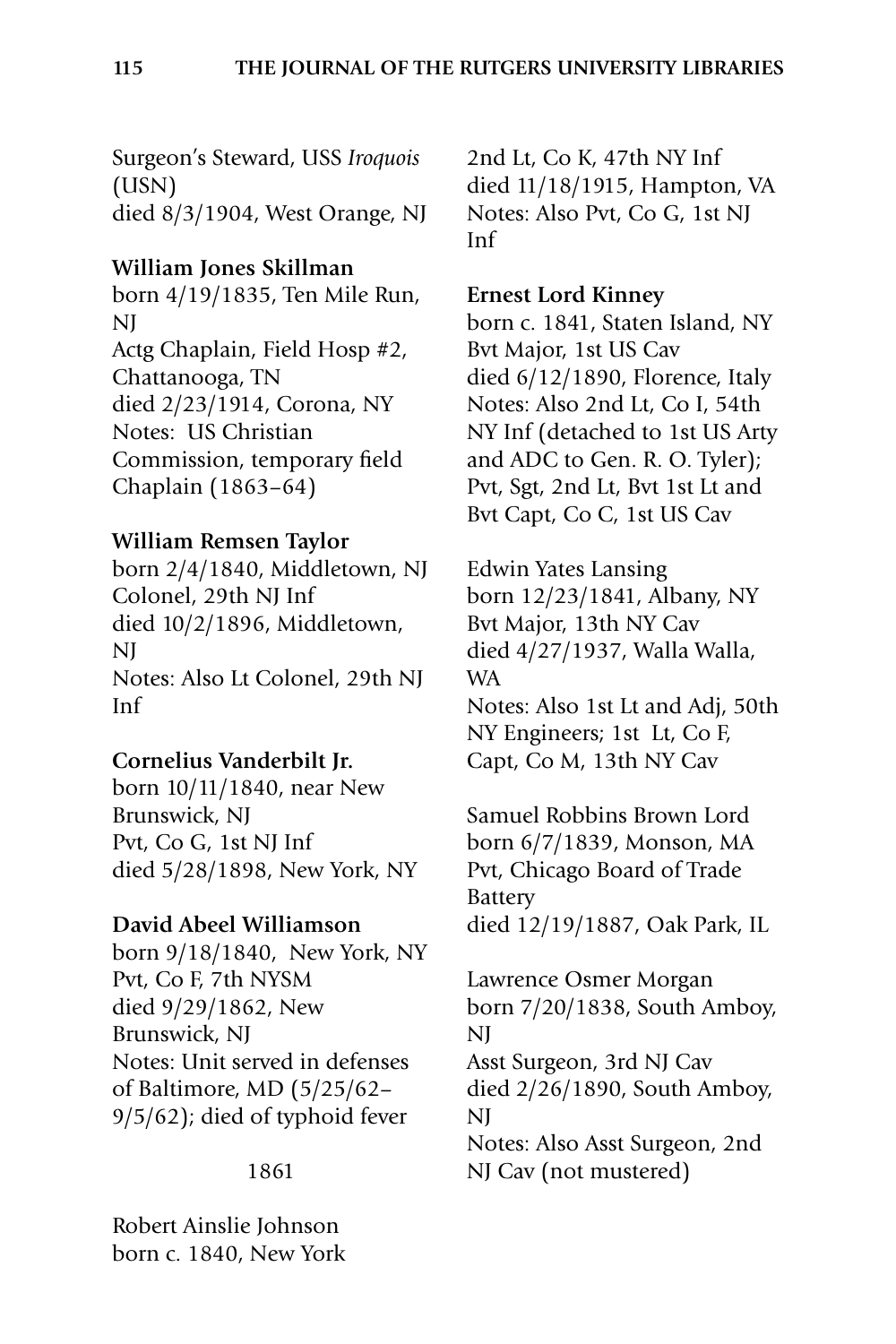# **Andrew Brooks Stevens Moseley**

born 10/19/1843, Montevallo,  $AI.$ 

Capt, Co E, 41st AL Inf (CSA) died 2/9/1912, Rome, GA Notes: Also Pvt, Co C, 4th AL Inf

# **Joseph Ennals Trippe Jr.**

born 4/29/1842, Newark, NJ 2nd Lt, Co F, PA Emerg NJ Militia died 9/27/1917, Newark, NJ Notes: Served 1 month in 1863 upon Lee's invasion of Pennsylvania

### 1862

### **William Henry Harrison Ayars**

born 6/29/1841, near Louisville, KY Capt, Co I, 5th KY Inf died 3/31/1906, Chicago, IL Notes: Also Commissary Sgt, 5th KY Inf

### **William Henry Dill**

born 8/26/1841, Warwick, NY 1st Lt, Co I, 118th USCT died 5/1/1886, Freeburg, PA Notes: Also 1st Sgt, Co D, 124th NY Inf

Henry Hampton Hutchinson born 1/10/1836, Dover, ME 1st Sgt, Co A, 1st ME Vet Inf died 2/6/1923, Gibsonville, NC Notes: Also Pvt, Co K, 5th ME Inf; Sgt, Co A, 7th ME Inf

#### **Francis Suydam Keese**

born 12/25/1841, New York, NY Bvt Colonel, 128th NY Inf died 8/17/1907, Cynwyd, PA Notes: Also Sgt, Co G, 1st NJ Inf

Richard Gabriel Ludlow born 5/29/1840, Neshanic, NJ Actg Asst Surgeon, U.S. Army died 12/5/1879, Neshanic, NJ Notes: Served 9/9/64–5/18/65

John Greenville McNeel Jr. born 1/8/1842, Ellerslie Plantation, TX Pvt, Co B, 8th TX Cav (CSA) died c. 1893 Notes: Also Pvt, Co G, 13th TX Vols

### **Nicholas Wyckoff Meserole**

born 2/13/1841, Newtown, NY Capt, Co I, 133rd NY Inf died 5/8/1896, New York, NY Notes: Also Sgt, Co G, 1st NJ Inf.; brevets to Major and Lt Colonel by Gov. R. E. Fenton (NY)

### **George Seibert**

born 1/24/1839, Frankenfeldt, Germany Pvt, Co G, 1st NJ Inf died 4/30/1892, Lodi, NJ

# **Nathaniel Hixson Van Arsdale**

born 4/6/1838, Bound Brook, NJ 1st Lt, Co F, 1st NJ Inf died 5/30/1926, Paterson, NJ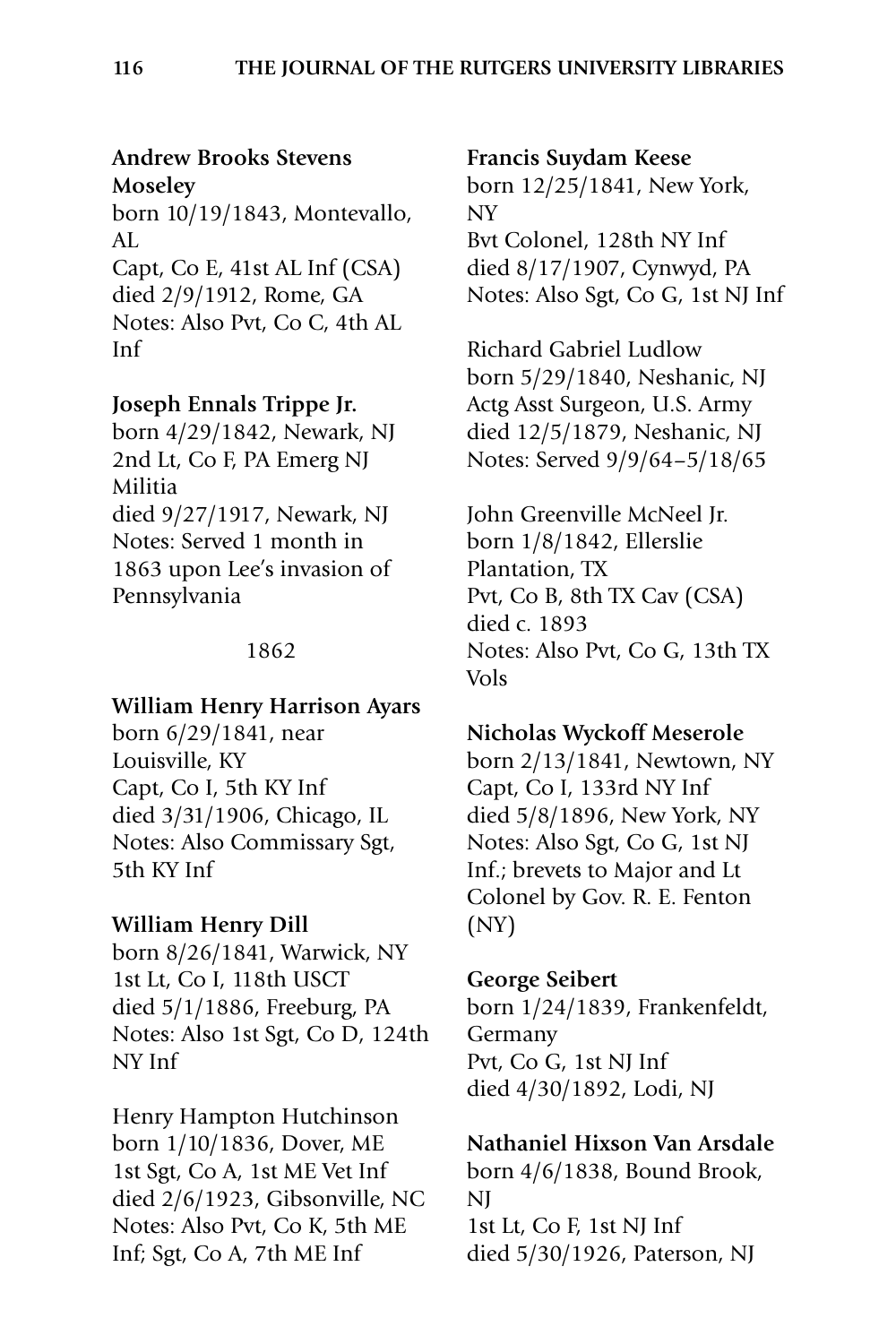Notes: Also Cpl, Co G, 2nd Lt, Co F, 1st NJ Inf

#### **Garret Dorset Wall Vroom**

born 12/17/1843, Trenton, NJ Pvt, Co A, PA Emergency NJ Militia died 4/4/1914, Trenton, NJ Notes: Served 30 days (6/17/63–7/16/63) upon Lee's invasion of Pennsylvania

Erastus Corning Waldron born 1/1/1844, Buffalo, NY Pvt, Co E, 100th NY Inf died 3/22/1897, Buffalo, NY Notes: Also Musician (drummer), Co F, 21st NY Inf

#### 1863

Joseph Frederick Berg Jr. born 12/26/1840, Philadelphia, PA Asst Surgeon, 28th NJ Inf died 11/2/1923, Plainfield, NJ Notes: Also Actg Asst Surgeon (1862); son of RC prof Joseph Frederick Berg (1861–67)

Alfred O. Bowne\* born 1844, Georgia Pvt, Co C, 18th Bn GA Inf (CSA) died 4/6/1865, Sailor's Creek, VA Notes: Also Pvt, George W. Stiles' Co B, 1st GA Inf; killed in action

#### **Joseph Morrison Dixon**

born 1/7/1844, Liverpool,

England Hosp Steward, U.S. Army died 10/17/1878, Brooklyn, NY Notes: Served 1864–66

#### **Sebastian Duncan Jr.**

born 6/6/1840, Franklin, NJ Bvt Capt, Co E, 13th NJ Inf died 9/4/1915, Riverside, RI Notes: Also Pvt, 1st Lt, Co E, 13th NJ Inf

William Henry Kling born 6/4/1840, New York, NY Agent, U.S. Christian Commission died 8/24/1912, North Attleboro, MA Notes: Served 1863–1865; also Superintendent, Freedman's School, City Point, VA (1865)

William Henry Pohlman\* born 1/10/1842, Island of Borneo 1st Lt, Co H, 59th NY Inf died 7/21/1863, Gettysburg, PA Notes: Also Pvt, Co G, 1st NJ Inf; Actg Adjutant, 59th NY Inf; mortally wounded at Gettysburg, PA, on 7/3/63

**William Smith** born, 8/11/1839, Glasgow, Scotland Sgt, Co E, 16th US Inf died 2/23/1892, South Evanston, IL?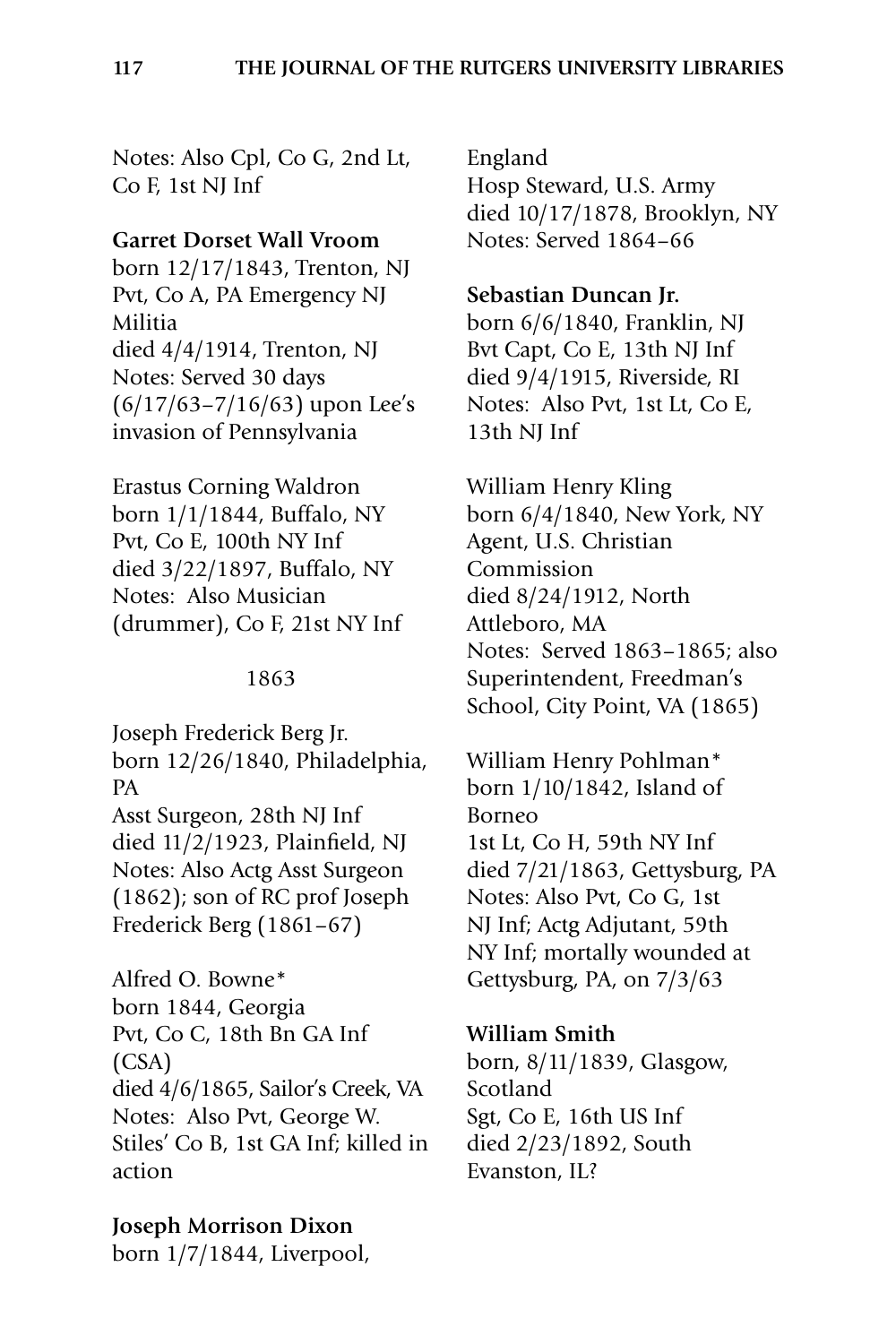John Stillman Bliss born 12/29/1842, Brooklyn, NY Bvt Lt Colonel, Staff of General J. Newton died 9/27/1907, White Plains, NY Notes: Also Sgt, Co G, 1st NJ Inf; Capt, Co F, 67th NY Inf

William Brinkerhoff born 7/20/1843, Jersey City, NJ Pvt, Co I, 21st NJ Inf died 1/26/1931, Jersey City, NJ

Samuel Webb Clason Jr. born 2/6/1842, Warwick, NY Chemist, U.S.A. Medical Department died 11/15/1929, Brooklyn, NY Notes: Served at US Army Medical Lab at Astoria, NY (1864-65)

Ferrand Hartwell (aka Harold) Cleveland born 4/20/1840, Summit, NY Pvt, Co G, 3rd NY Cav died 11/10/1912, Amsterdam, NY Notes: Also Pvt, Co F, 1st NY Mounted Rifles; Pvt, Co A, 3rd NY Cav; staff of Gen. A. V. Kautz

### **Harman Rutgers Crosby**

born 7/30/1845, New Brunswick, NJ Pvt, Co G, 22nd NYNG died 6/15/1869, at sea Notes: Served 3 months at

Harpers Ferry in 1862; son of RC prof William Henry Crosby (1841-49)

Benjamin Franklin Decker born 8/29/1834, Monticello, NY Pvt, Co E, 5th NY Heavy Arty died 5/10/1881, Campbell Hall, NY Notes: Also detached to Post

Hospital, Fort McHenry, MD

John Dooly born 3/31/1838, Albany, NY Musician, Co G, 1st NJ Inf died 10/23/1915, Oxford, MA

John McGaffin\* born c. 1843, Ulster, Ireland Pvt, Co H, 177th NY Inf died 6/18/1863, Port Hudson, LA Notes: Killed in action

Pleasant Duke McNeel Jr.\* born 1/14/1844, Ellerslie Plantation, TX Pvt, Co B, 8th TX Cav (CSA) died 3/18/1863, near Fairfield, TN Notes: Also Pvt, 2nd Lt, Co H, 13th TX Vols (1862)?; died of typhoid fever at War Trace, TN

David Fellows More born 12/26/1839, Roxbury, NY Delegate, U.S. Christian Commission died 1/16/1908, New York, NY Notes: Served February to May 1865 in VA; also with occupying force in Richmond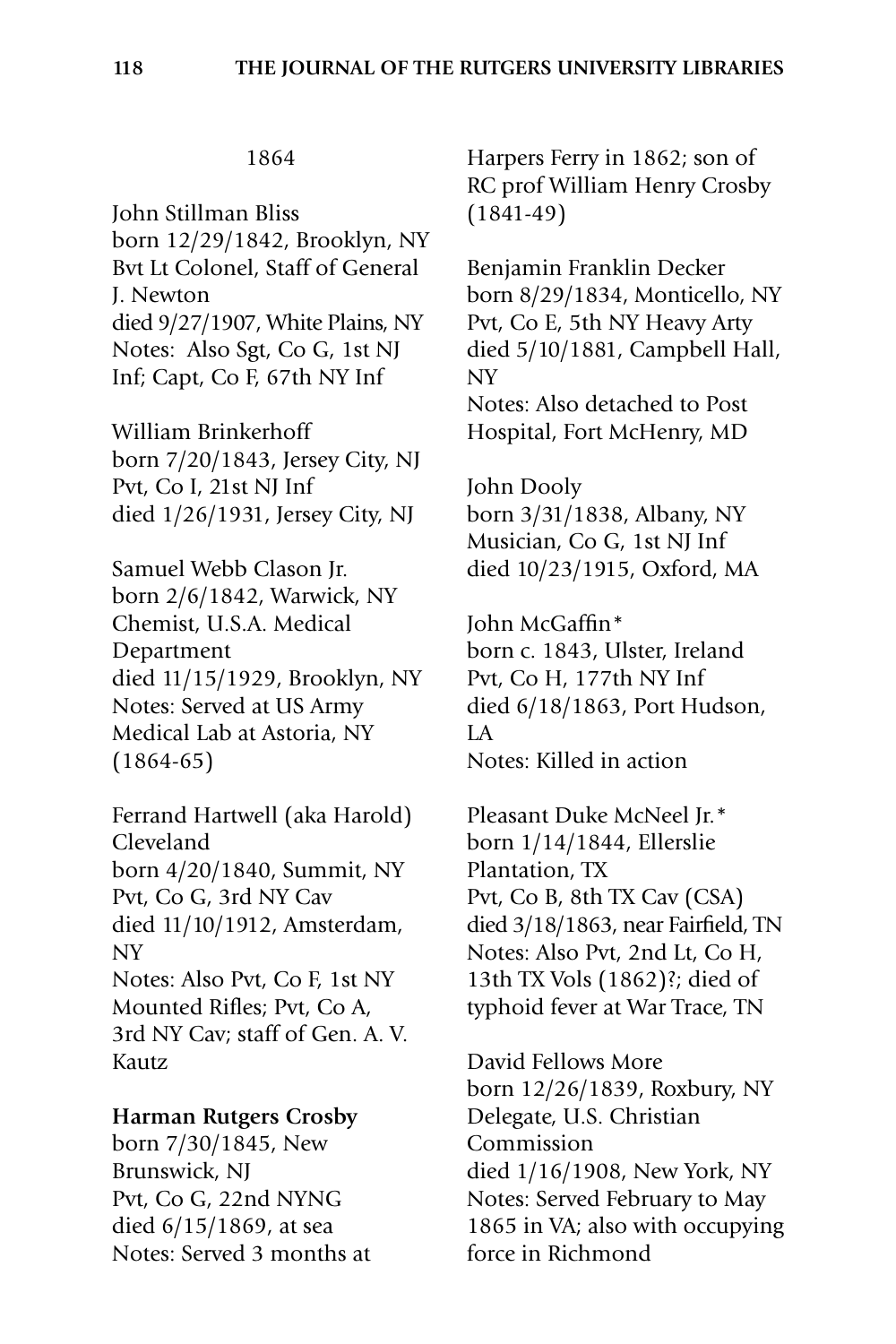Thomas Lloyd Stringer born 8/26/1835, Austerlitz, NY Landsman, USS *Henry Andrew* (USN) died 5/18/1915, Raritan, NJ Notes: Also served on USS *North Carolina*, *Norwich*, *Vermont*

William Skidmore Willes born 5/19/1843, Brooklyn, NY Surgeon, 1st NJ Cav died 1/29/1870, Port-au-Prince, Haiti Notes: Also Asst Surgeon, 31st NJ Inf

### 1865

### **John Robert Morrison Brown**

born 8/30/1845, Hong Kong 2nd Lt, Co H, 25th CT Inf died 2/18/1900, Girard, PA Notes: Also Pvt , Corp, Co G, 25th CT Inf (Col. G. P. Bissell's orderly); borne as "John M. Brown"

William Henry Elston born 1/12/1839, Middleville, NJ Sgt, Co F, 3rd NJ Cav died 8/5/1923, Dayton, OH

Simon Wyckoff Nevius\* born 3/22/1841, Middlebush, NJ Sgt, Co E, 15th NJ Inf died 5/19/1863, Washington, DC. Notes: Mortally wounded at Salem Heights, VA, on 5/3/63

Horatio William St. John born 6/28/1843, West Farms, NY Sgt, Co C, 6th NY Heavy Arty died 2/8/1900, New York, NY

### **Albert Ashleigh Zabriskie**

born 4/11/1843, Bergen Point, NJ Surgeon's Asst, U.S. Sanitary Commission died 4/29/1922, Baltimore, MD Notes: Served during the Peninsula Campaign in 1862

### 1866

### **Isaac Peterson Brokaw**

born,7/27/1845, Middlebush, NJ Pvt, Co K, 30th NJ Inf died 8/19/1916, Somerville, NJ



Carte de Visite of Charles M. Dayton, class of 1866, in uniform. Rutgers Special Collections and University Archives.